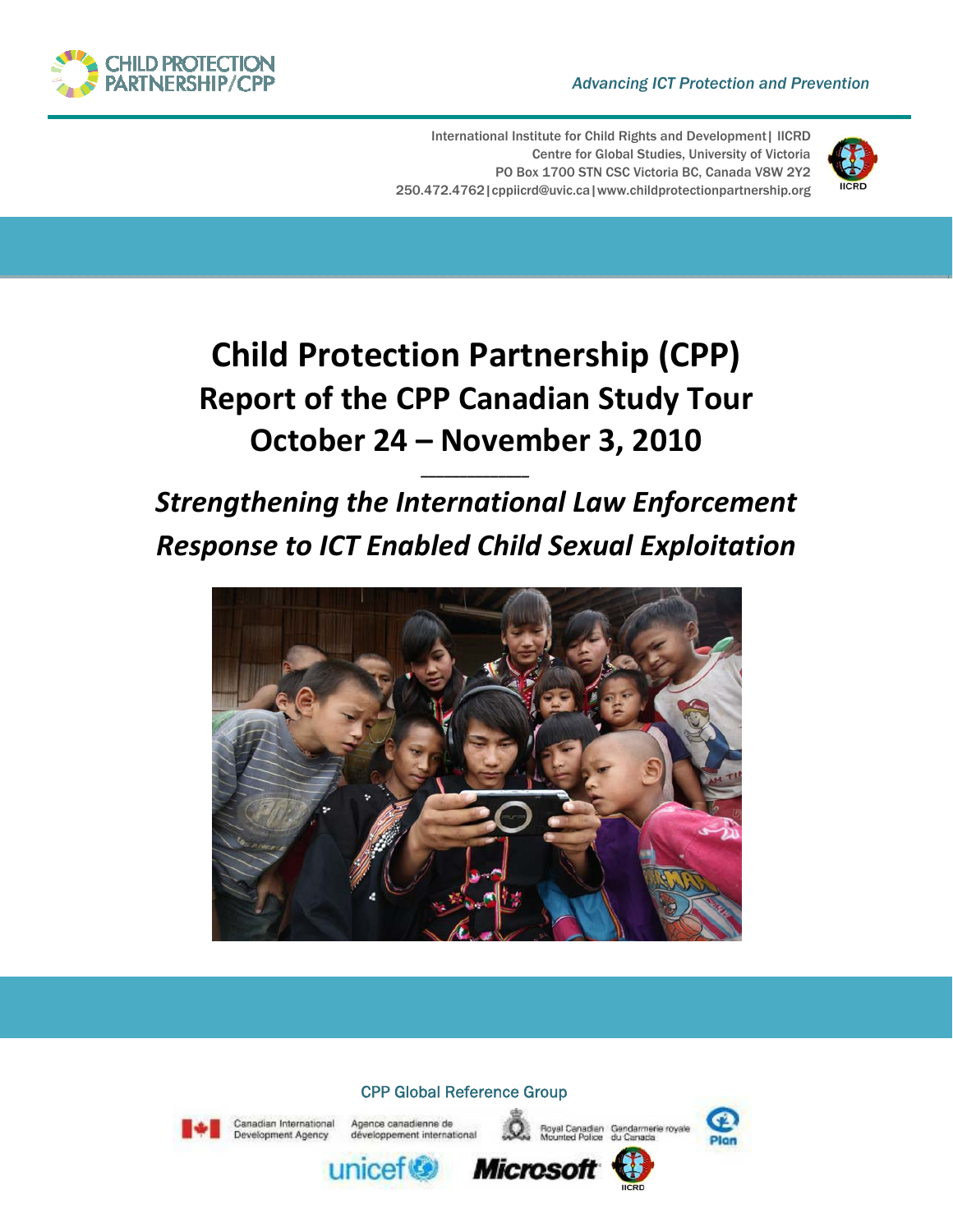#### **Contents**

| $\mathbf{I}$ . |    | Introduction                                                                                                                                        | 4  |
|----------------|----|-----------------------------------------------------------------------------------------------------------------------------------------------------|----|
| Н.             |    | CPP Study Tour Brings Together Law Enforcement Partners from Canada, Brazil and Thailand to<br><b>Address ICT Enabled Child Sexual Exploitation</b> | 5  |
|                | 1. |                                                                                                                                                     |    |
|                | 2. |                                                                                                                                                     |    |
| III.           |    | <b>CPP Canadian Study Tour Highlights</b>                                                                                                           | 7  |
|                | 1. |                                                                                                                                                     |    |
|                | 2. |                                                                                                                                                     |    |
|                | 3. | Law Enforcement Partners Strengthen Understanding and Common Commitment to Global                                                                   |    |
|                |    | a.                                                                                                                                                  |    |
|                |    | b.                                                                                                                                                  |    |
|                | 4. | Policy Actors Share Ideas in Support of Law Enforcement Response to ICT Enabled Child Sexual                                                        |    |
|                |    | Inter-Sectoral Perspectives on Child Protection in a Cyber-connected World: Working with<br>а.                                                      |    |
|                |    | Tailored Sessions for CPP Policy Delegates Address Government Strategies and Legal Reform 12<br>b.                                                  |    |
|                | 5. | Provincial Counterparts Share Experience with CPP Partners to Support Child Victims and                                                             |    |
|                |    | a.                                                                                                                                                  |    |
|                |    | How Technology Challenges Traditional Child Protection - International Sporting Events etc.  14<br>b.                                               |    |
|                |    | c.                                                                                                                                                  |    |
|                | 6. |                                                                                                                                                     |    |
| IV.            |    | CPP Brazil - Thailand - Canada Exchange Strengthens Knowledge, Law Enforcement Strategy and                                                         |    |
| <b>Actions</b> |    |                                                                                                                                                     | 16 |
|                |    | 1.                                                                                                                                                  |    |
|                |    | 2.                                                                                                                                                  |    |
| V.             |    | <b>CPP Outcomes and Action Items</b>                                                                                                                | 17 |
|                | 1. |                                                                                                                                                     |    |
|                | 2. |                                                                                                                                                     |    |
|                | 3. |                                                                                                                                                     |    |
|                |    | CPP Law Enforcement Working Groups Established & Canadian Exchange Tour Plans Underway  18<br>a.                                                    |    |
|                |    | b.                                                                                                                                                  |    |
|                |    |                                                                                                                                                     |    |





Agence canadienne de développement international

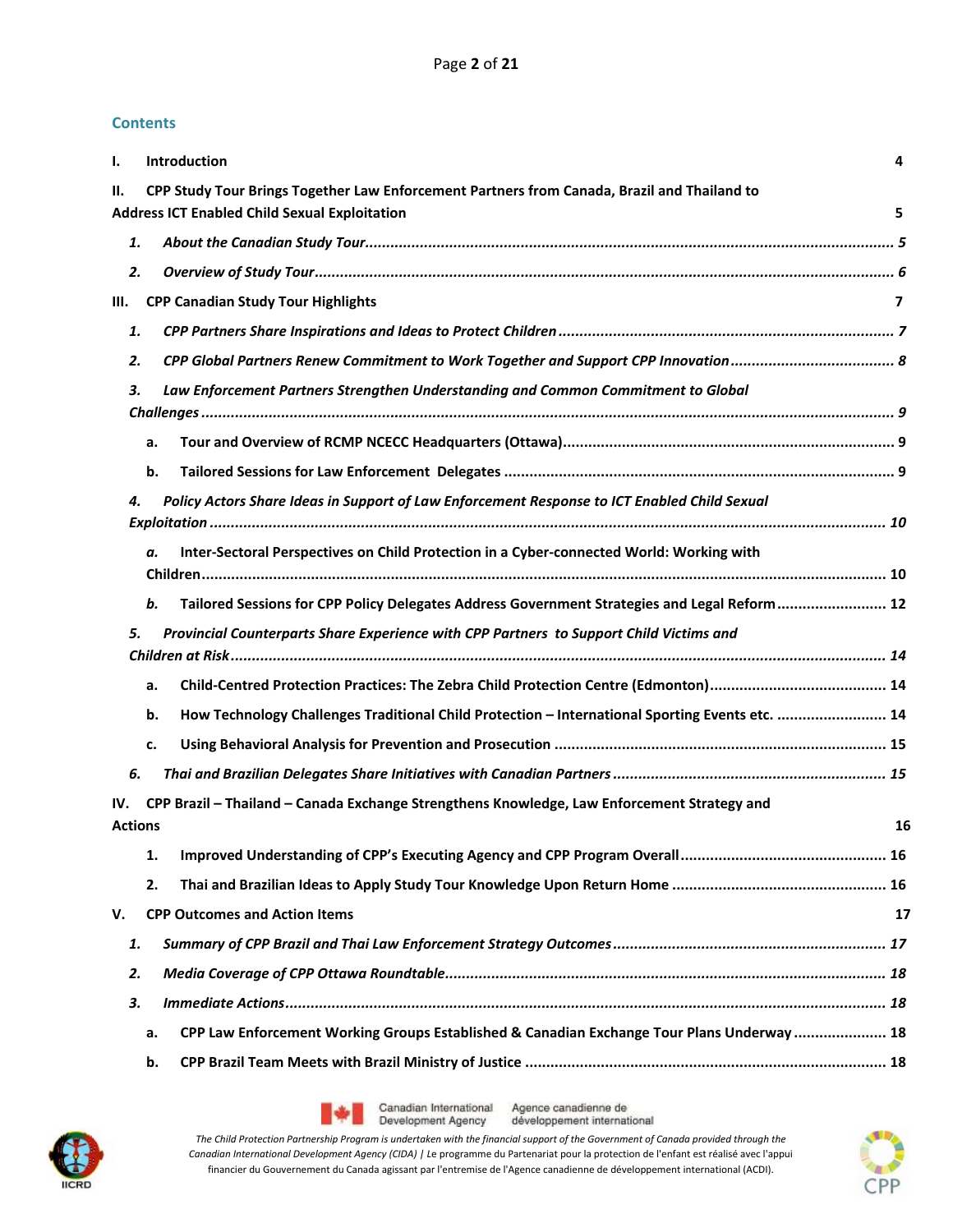- **VI. CPP Study Tour Evaluations and Feedback 19**
- **VII. Summary and Upcoming for CPP 20**







Agence canadienne de développement international

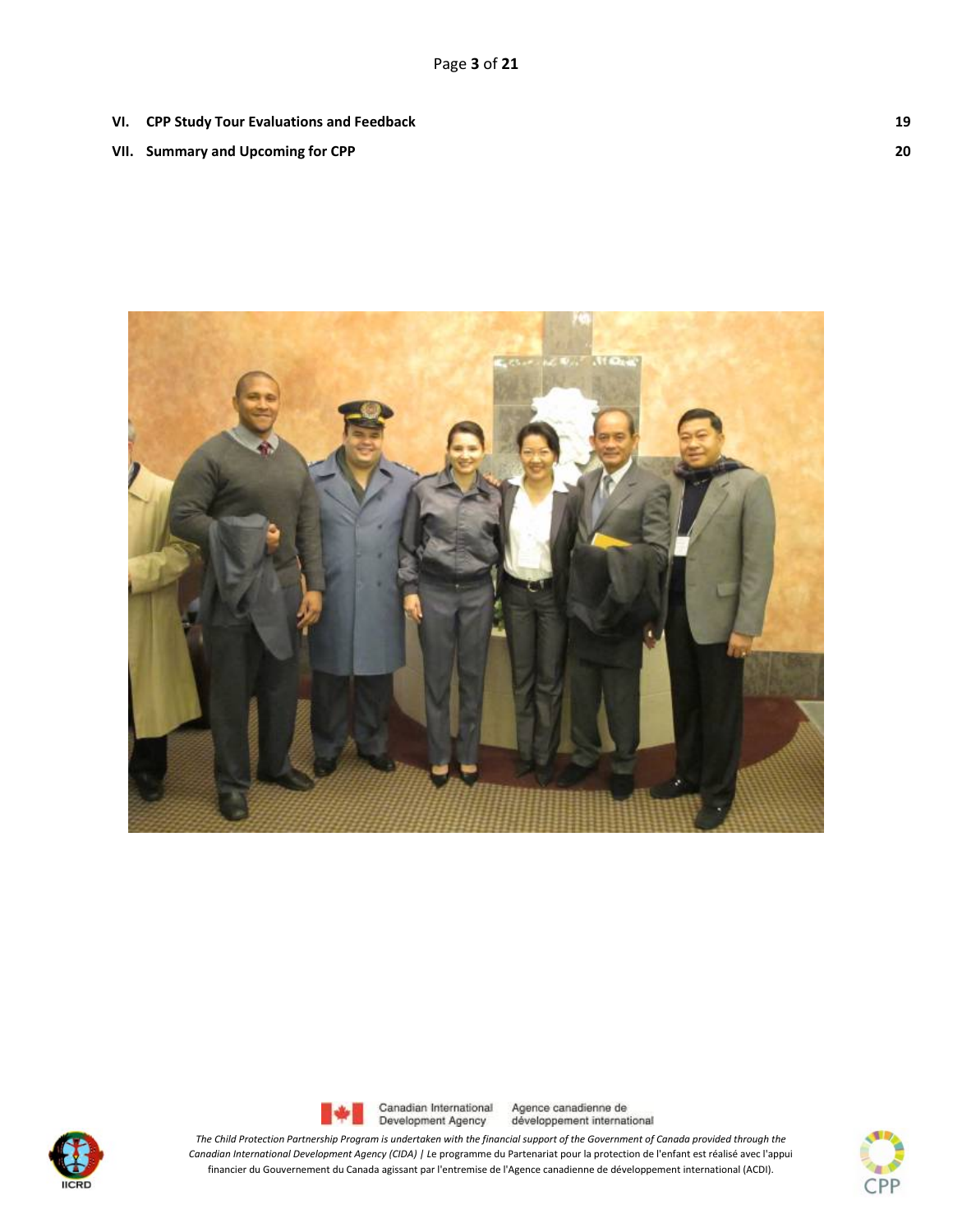# **Child Protection Partnership (CPP)**

# **Report of the Canadian Study Tour, October 24 – November 3, 2010 \_\_\_\_\_\_\_\_\_**

# *Strengthening the International Law Enforcement Response to ICT Enabled Child Sexual Exploitation*

# **I. Introduction**

The Child Protection Partnership (CPP) is an international, inter‐sectoral collaboration of organizations protecting children from sexual exploitation enabled by the rapid, global expansion of information and communication technology (ICT) with funding from the Canadian International Development Agency (CIDA). Through knowledge, tools, and training, CPP harnesses the benefits of expertise and technology to support solutions that meet the daily realities of children in Thailand and Brazil. CPP also encourages children to protect themselves and contribute to prevention and protection solutions with partners such as governments, policy makers, police, internet café owners and non‐governmental organizations.

**The goal of CPP is to reduce, and where possible, eliminate ICT enabled child sexual exploitation** by building from good practices and technology across public and private sectors in support of children's rights and protection. Specifically, CPP is focused on three outcomes:

- 1. **Supporting law enforcement, government and other supporting actors** to better address ICT enabled child sexual exploitation;
- 2. **Connecting vulnerable children (male and female) to protective mechanisms and services** that prevent and address ICT enabled child sexual exploitation; and
- 3. **Fostering a coordinated, systems approach amongst stakeholders** to prevent and address ICT enabled child sexual exploitation that is supported by ICT innovation.

From October 24 to November 3, 2010, CPP executing agency, the International Institute for Child Rights and Development (IICRD) and CPP global partner, the Royal Canadian Mounted Police's (RCMP) National Child Exploitation Coordination Centre (NCECC), co‐hosted a Canadian Study Tour for law enforcement and related partners from Canada, Brazil and Thailand. The Tour aimed to strengthen relationships, share expertise and develop cooperative actions to better protect children from ICT enabled child sexual exploitation. The following report captures the highlights of the Canadian Study Tour.





Agence canadienne de développement international

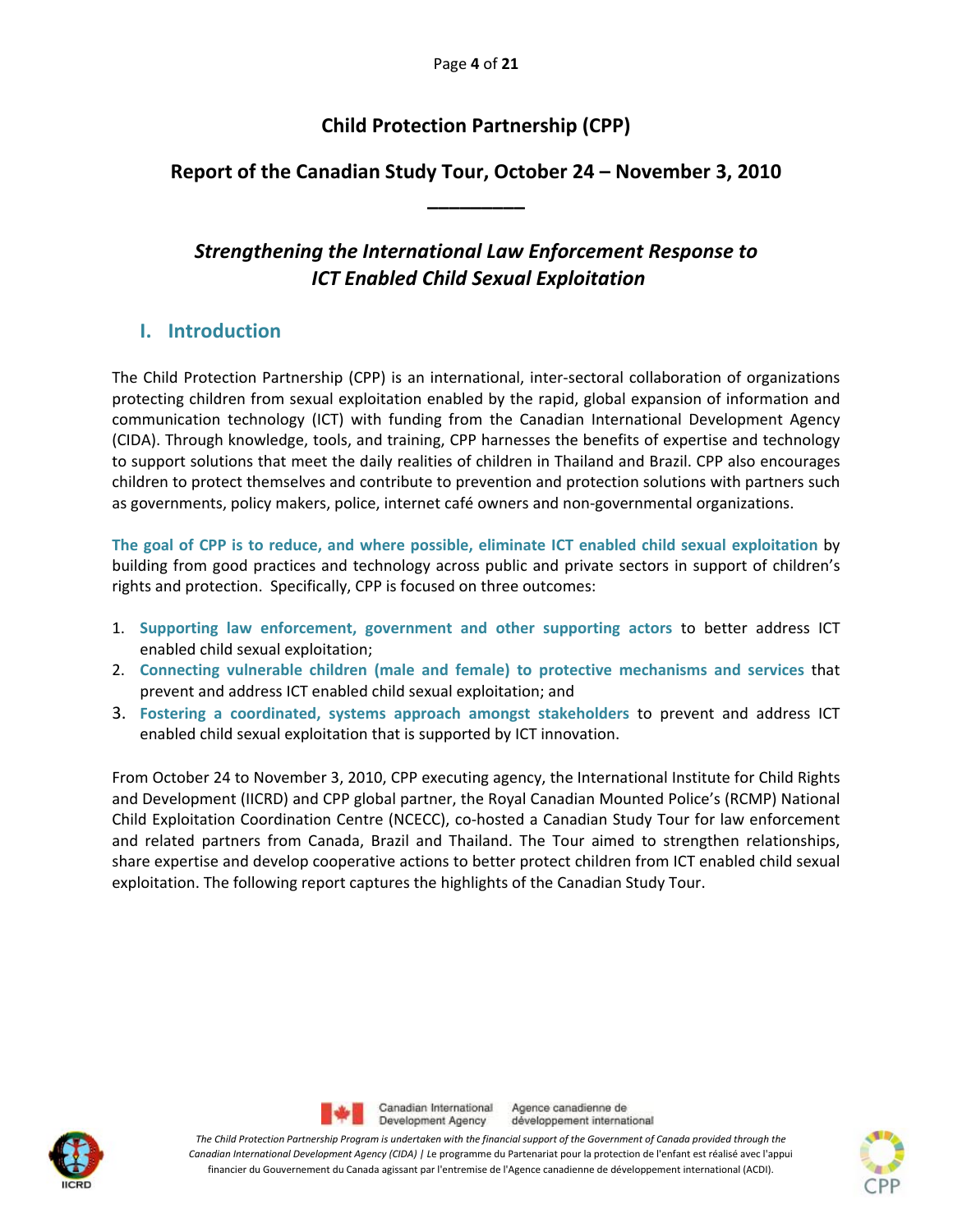# **II. CPP Study Tour Brings Together Law Enforcement Partners from Canada, Brazil and Thailand to Address ICT Enabled Child Sexual Exploitation**

### **1. About the Canadian Study Tour**

More than 50 people working to protect children from ICT enabled child sexual exploitation participated in the Canadian Law Enforcement Study Tour in Ottawa, Edmonton and Victoria, October 24 – November 3, 2010. The objectives of this tour were to:

- 1. **Introduce participants to a range of child‐centred good/emerging practices** on ICT child protection, with a special focus on law enforcement and supporting sectors;
- 2. **Foster sharing of expertise** across CPP locations, and **build relations** between study tour participants to enable long‐term collaboration in Thailand and Brazil (i.e. dedicated child sexual exploitation working groups within law enforcement bodies in project locations) where CPP is implemented; and
- 3. **Identify areas for further collaboration** to protect children and leverage Canadian expertise on visits by Canadian law enforcement experts to Brazil and Thailand in 2011.

The following **CPP partners working in Brazil, Thailand and Canada were represented** during the Tour:

- 1. Brazil Federal Police
- 2. Sao Paulo State Military Police, Brazil
- 3. Plan International (Brazil and Canada)
- 4. Royal Thai Police
- 5. Cultural Surveillance Centre, Ministry of Culture, Thailand
- 6. Fight Against Child Exploitation, Thailand
- 7. Royal Canadian Mounted Police National Child Exploitation Coordination Centre (RCMP NCECC)
- 8. RCMP Liaison Officer (Canadian Embassy, Brazil)
- 9. National Institute for Child and Family Development, Madihol University, Thailand
- 10. Catholic University of Brasilia, Brazil
- 11. International Institute for Child Rights and Development (IICRD), Canada
- 12. Canadian International Development Agency (CIDA)
- 13. United Nations Children's Fund (UNICEF Headquarters)

Participants met with Canadian experts from federal and provincial government agencies, law enforcement bodies, non-governmental organizations and universities involved in ICT child protection and child sexual exploitation.<sup>1</sup> **In addition to the CPP Partners noted above, the following 11 Canadian organizations shared their expertise during the Tour**: RCMP, Landon Pearson Centre for the Study of Childhood and Children's Rights (Carleton University), Public Safety Canada, Justice Canada, ComeUNITY, Ottawa Youth Services Bureau, Media Awareness Network, Office of the Federal Ombudsman for Victims of Crime, the Zebra Centre (Edmonton), Provincial Integrated Child Exploitation Units (Alberta, British Columbia (BC)), BC Office to Combat Trafficking in Persons, and BC Ministry of Children and Family Development.



Agence canadienne de développement international





 $^{1}$  For a full agenda and participant list, see Appendices A and B.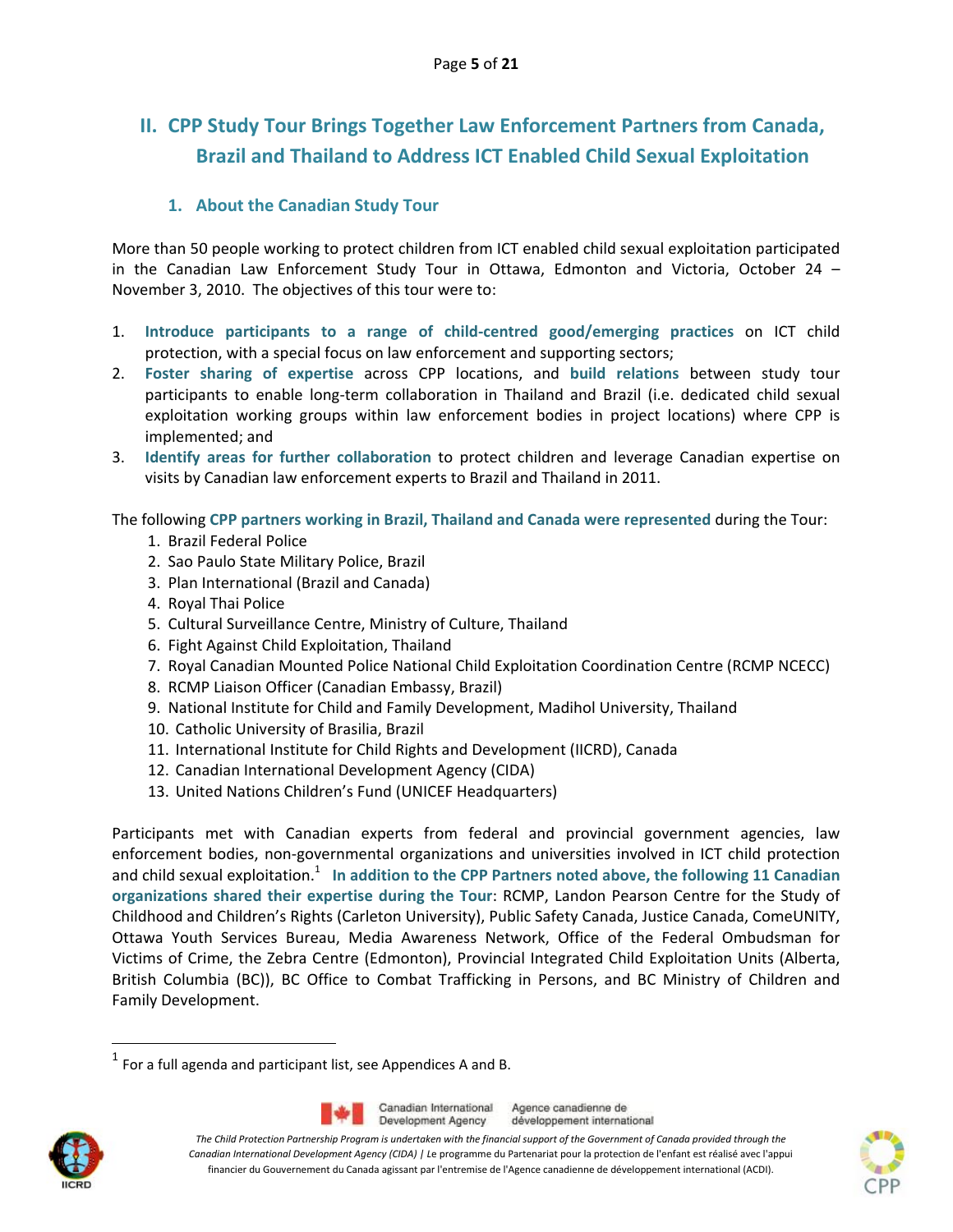## **2. Overview of Study Tour**

The Study Tour Agenda is summarized below. The more than 20 Study Tour delegates participated in the same Study Tour sessions, except during the first three afternoons when law enforcement representatives and policy representatives broke out into specially tailored sessions.



| Sunday, October 24, 2010   | Welcome - CPP Meet and Greet and Agenda Overview                                                                                                                                                                                                                                                                                                                                                                                   |  |  |
|----------------------------|------------------------------------------------------------------------------------------------------------------------------------------------------------------------------------------------------------------------------------------------------------------------------------------------------------------------------------------------------------------------------------------------------------------------------------|--|--|
| Monday, October 25, 2010   | Overview/Update on CPP: Steering Committee (SC) Meets Study Tour<br>Delegation; Global Steering Committee Meeting with CPP Thailand and<br><b>Brazil Sr. Advisors</b><br>Law Enforcement: Measuring Performance - Collecting the Right<br>Numbers and the Importance of Canada's International Relationships<br>Policy: Advancing Child Rights and Protection Expertise through<br>Universities with the Honourable Landon Pearson |  |  |
| Tuesday, October 26, 2010  | <b>Tour of RCMP NCECC</b><br>Law Enforcement: Victim Identification Unit/ Special Project Sentry<br>Policy Stream: Public Private Partnerships with Public Safety Canada                                                                                                                                                                                                                                                           |  |  |
|                            | Wednesday, October 27, 2010 CPP's Children and ICT Policy Roundtable: "Building on the Strengths of<br>Children and Youth for their Protection in a Cyber-connected World"<br>Law Enforcement: Child Exploitation Tracking System (CETS)<br><b>Policy: Strengthening Legislation with Justice Canada</b>                                                                                                                           |  |  |
| Thursday, October 28, 2010 | Tour of Zebra Child Protection Centre & support from Northern<br>Alberta's Integrated Child Exploitation Unit and Edmonton Police                                                                                                                                                                                                                                                                                                  |  |  |
| Friday, October 29, 2010   | How Technology is Changing Child Protection Practice with BC<br>government representatives<br><b>Session on CPP Learning and Action Plan</b>                                                                                                                                                                                                                                                                                       |  |  |
| Monday, November 1, 2010   | <b>IICRD Welcome</b><br><b>Profiling and Other Tools</b><br>CPP Planning: Law Enforcement Strategy and Priority Actions for CPP<br><b>Thailand and Brazil</b>                                                                                                                                                                                                                                                                      |  |  |
| Tuesday, November 2, 2010  | Monitoring and Evaluation Workshop: Measuring our Progress in a Law<br>Enforcement Context using the CPP Performance Measurement<br>Framework (PMF)<br>Study Tour Learning and evaluation; Next Steps for LE follow-up in<br><b>Thailand and Brazil</b>                                                                                                                                                                            |  |  |





Canadian International Agence canadienne de développement international

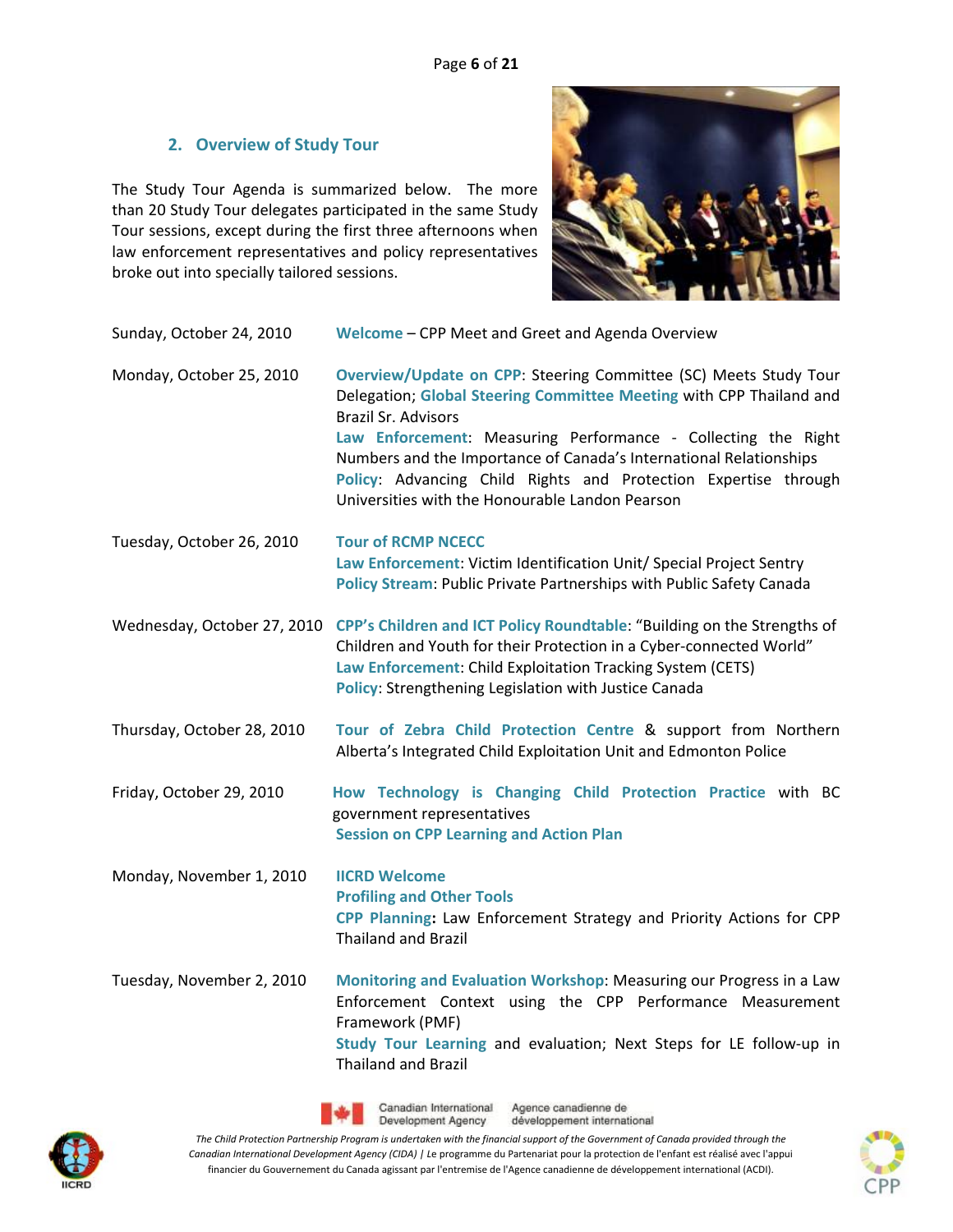# **III. CPP Canadian Study Tour Highlights**

## **1. CPP Partners Share Inspirations and Ideas to Protect Children**

During the Study Tour welcome, delegates participated in a circle activity of shared introspection where they described some of their inspirations to protect children:

**"[W]hat has inspired me recently is … how Information and Communication Technology, ICTs, can be used for good for helping to protect children, and how we've empowered children themselves to use the technologies for their own protection."**

Partners agree that international collaboration is crucial to making their efforts effective and are keen to work together to protect and empower children to effectively harness the benefits and deal with the dangers of information and communication technologies (ICT). As one delegate described his outlook on the experience: **"It's about exchange… We are teaching and learning at the same time … I hope to get energy from this circle to keep going in my long‐term commitment to change violence against children."**







Agence canadienne de développement international

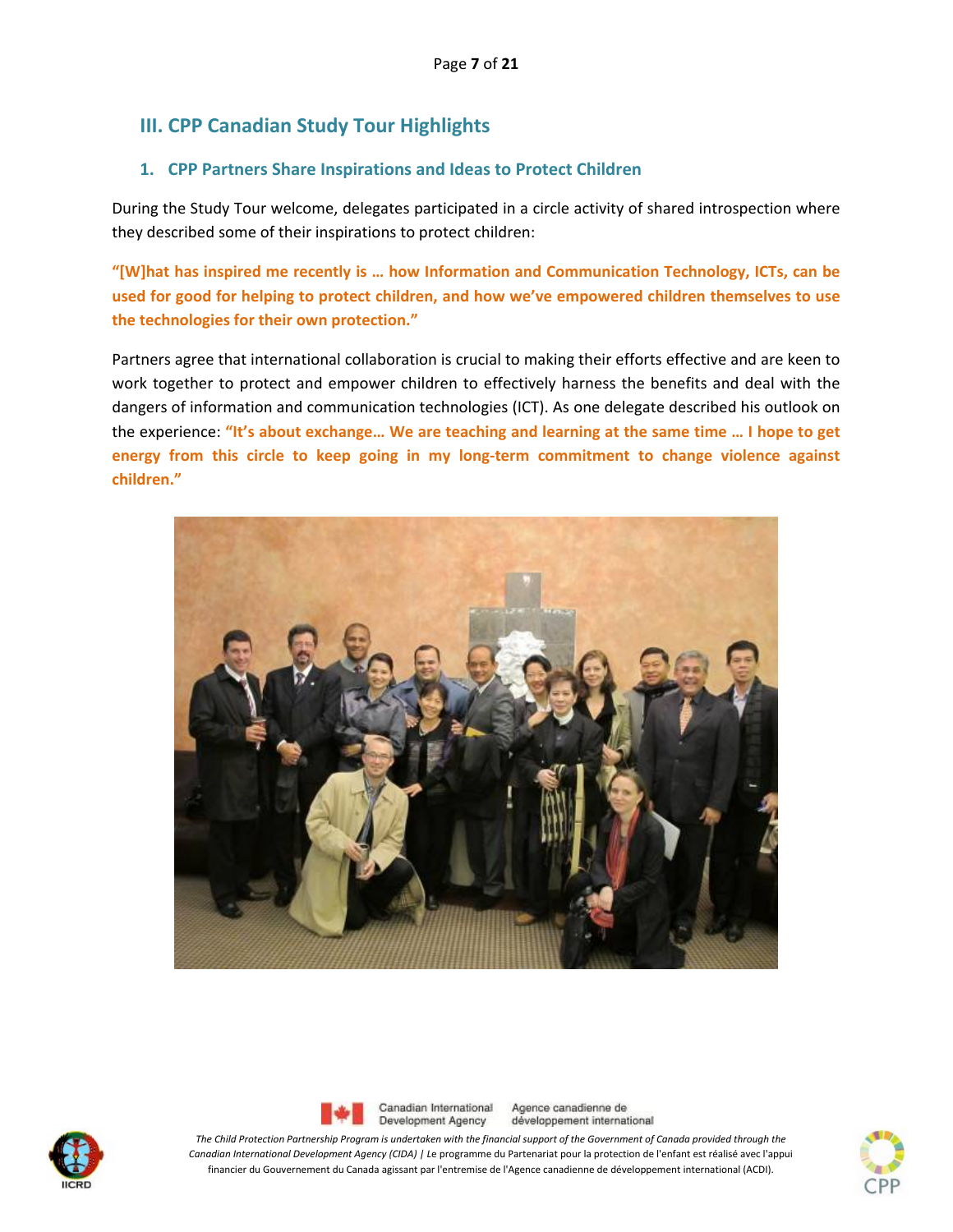# **2. CPP Global Partners Renew Commitment to Work Together and Support CPP Innovation2**

CPP's Steering Committee members including CIDA, the United Nations Children Fund (UNICEF), RCMP NCECC and IICRD<sup>3</sup> met with CPP Senior Advisors from Brazil and Thailand and other Study Tour Partners to discuss recent CPP progress and next-steps in anticipation of a next cycle of CPP that will begin mid-2011. All partners recognize the advantages of working together through CPP with NCECC's Officer in Charge noting that, *"we won't arrest ourselves out of this problem*.*"* In other words, law enforcement needs the help of other sectors to work on prevention and other protection efforts.

Specific topics discussed by the Global Partners included:

- **The Evolving Role of the CPP Global Partners from a Steering Committee to a Global Reference Group**
- **The Importance and Challenges of Fostering a Meaningful Network of Partners Working Towards a Common Goal in an Emerging Field**
- **Long‐Term Sustainability: Priorities, Collaborations, Funding**
- **Innovation & Using the Benefits of ICT to Protect Children**



**•** Scalability

In less than 3 years, CPP has moved from a concept to a thriving inter-sectoral network of partners working with more than 50 organizations to protect children from ICT enabled child sexual exploitation. One partner noted: **"how impressed I am by the capacity of the CPP team in getting people together with very strong personalities, people that emanate a will to change the world and make things happen. It's amazing that despite the short time we've had together... how it is like we have been together forever – it is a very strong network with a texture that can sustain us throughout our work."<sup>4</sup>**

CPP work is being advanced in both Thailand and Brazil through: multiple pilot locations where child‐led protection strategies have been created with partners and activities undertaken with children, parents, communities, and internet café owners; national curriculum committees which are developing and testing education modules with children and adults for in‐school and out‐of‐school settings; and government bodies where efforts are aimed at strengthening laws, policies and practices to ensure sustainable, long-term action to address ICT enabled child sexual exploitation. CPP's Global Partners

<sup>4</sup> Captain Arlindo da Silva Junior, Sao Paulo State Military Police, Brazil.



Canadian International Agence canadienne de Development Agency développement international





 $2$  For a full report on the 2010 Steering Committee Meeting, see Appendix C.

<sup>&</sup>lt;sup>3</sup> Regrets from Microsoft Inc.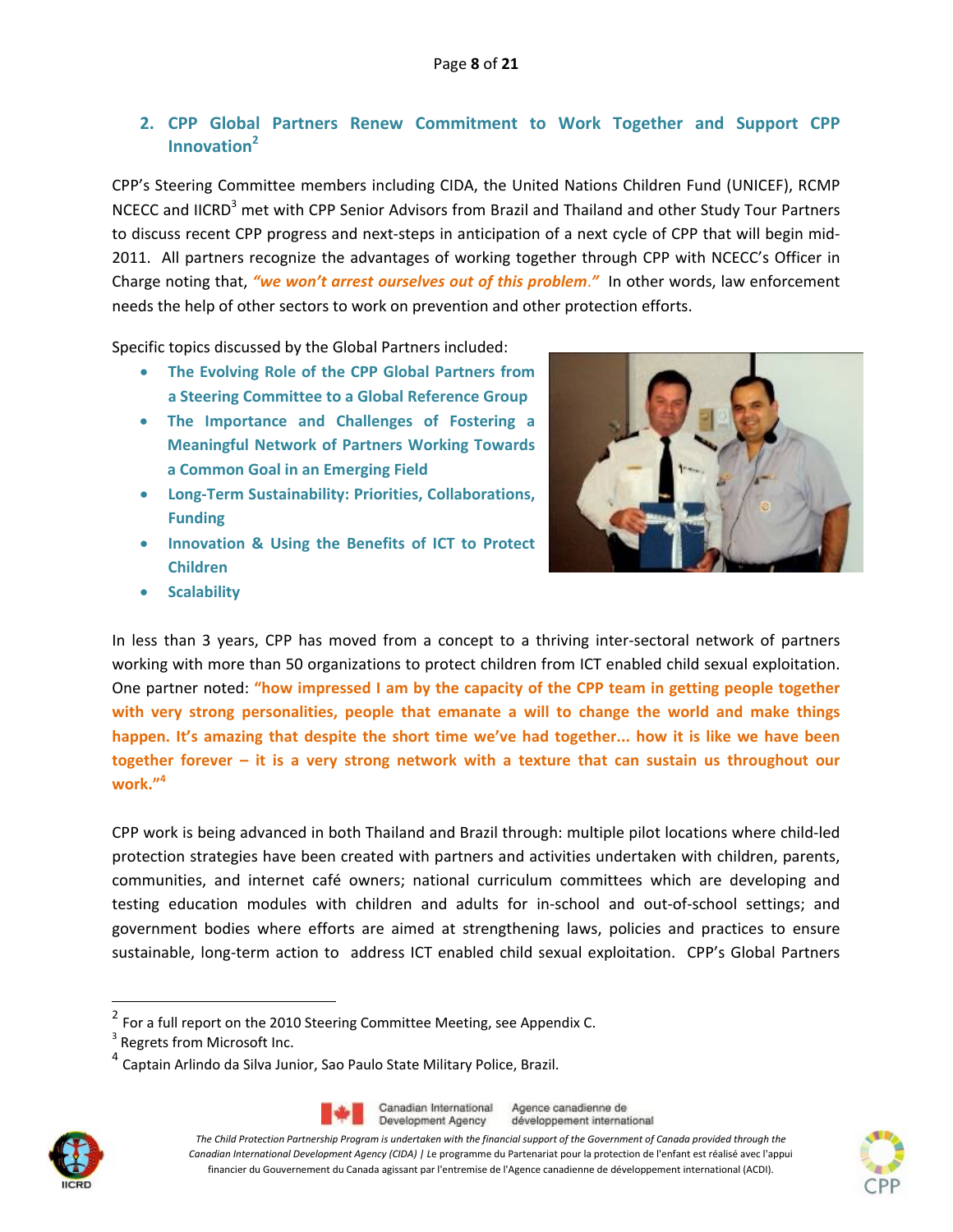renewed their committed to furthering the work of CPP and agreed to identify opportunities for further collaboration at global, regional or local levels where warranted.

# **3. Law Enforcement Partners Strengthen Understanding and Common Commitment to Global Challenges**

#### **a. Tour and Overview of RCMP NCECC Headquarters (Ottawa)**

On the second day of the Study Tour, NCECC's Officer in Charge welcomed Study Tour delegates to the RCMP NCECC. NCECC headquarters are designed to support Canadian law enforcement activities regarding Internet‐based sexual exploitation of children. A historical background of the Centre and NCECC's mandate were outlined by NCECC's Senior Research Analyst, explaining how the Internet has changed the nature of crime and the proliferation of child pornography. NCECC's mandate is to reduce the vulnerability of children to Internet‐facilitated sexual exploitation



by identifying victimized children; investigating and assisting in the prosecution of sexual offenders; and strengthening capacity of municipal, territorial, provincial, federal, and international police agencies through training, research, and investigative support.

The operations strategy of NCECC was also shared and was of particular importance for Study Tour delegates interested in developing their own specialized law enforcement centres addressing ICT enabled child sexual exploitation in their respective countries. Two additional NCECC representatives provided a brief overview of Victim Identification and Undercover Operations, and outlined the training approaches and opportunities available to law enforcement units through NCECC. An introduction to the technological capacities of NCECC was delivered by another NCECC colleague before the Research Senior Research Analyst returned to discuss the research services provided by the Centre. Finally, one of NCECC's representatives gave a brief overview of the importance of international relations, and shared his insight into some of the challenges involved in working across national and international jurisdictions.

#### **b. Tailored Sessions for Law Enforcement Delegates**

*Coordinating Files and Measuring Performance:* Speakers from NCECC provided law enforcement delegates with a brief overview of NCECC's role in coordinating investigational files in Canada and how the Centre works with its domestic and international partners in cases of ICT enabled child sexual exploitation. The first part of the presentation provided a brief overview of Canada, the RCMP's role in





Agence canadienne de Canadian International Development Agency développement international

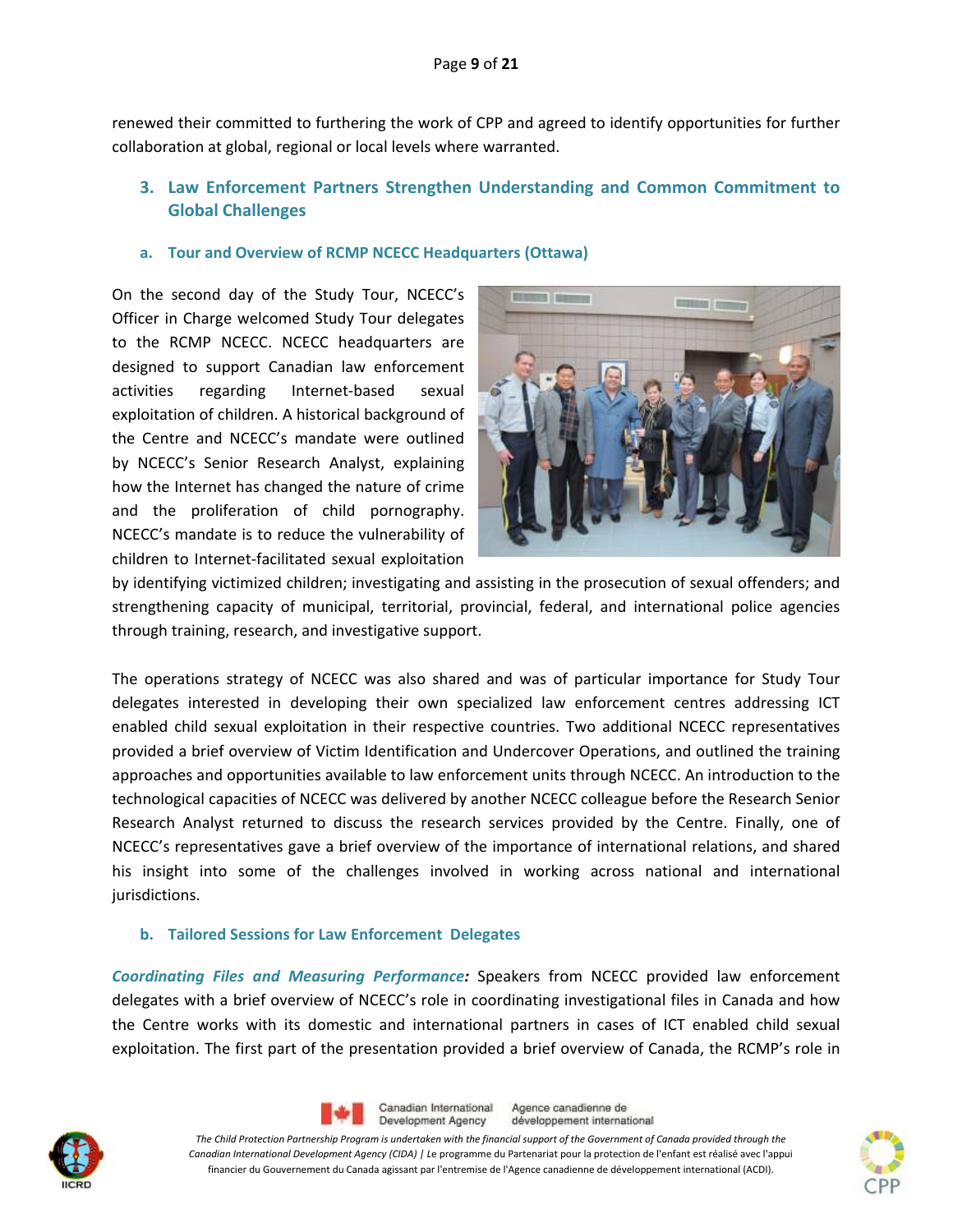various levels of policing, and how the NCECC works with Canada's Internet Child Exploitation (ICE) Units. The discussion also focused on the importance of collecting statistics in order to effectively measure performance and impacts. The last part of the presentation focused on the importance of strong international partnerships in responding to ICT enabled child sexual exploitation, including travelling child sexual offenders. Overall, the session was informative for the participants who focused on learning more about Canada's approach to child sexual exploitation and understanding the role of NCECC in a Canadian context.

*Victim Identification and Special Projects:* This law enforcement‐only session focused on NCECC's efforts to identify victims depicted in child sexual exploitation images. Participants were also provided with information on NCECC's special projects, specifically, the Centre's recent involvement in supporting the Haitian National Police in its efforts to identify victims of child sexual exploitation. Delegates were interested and engaged in the session; they had many questions about Canada's child pornography laws, how NCECC receives funding to manage and operate various technologies (e.g., CETS), and how NCECC collaborates on cases with international law enforcement agencies. There was also interest in understanding how NCECC works with social services when exploitation victims are identified.

*The Child Exploitation Tracking Session (CETS):* This session involved a presentation and demonstration of Microsoft's CETS by a member of NCECC's Technology Unit. The session provided information on the use of CETS in the sharing of intelligence and investigational information as well as its use as Canada's national database of child sexual exploitation images. The demonstration also included a case example of how CETS can be used to share information and reduce duplicated investigative efforts. The presenter highlighted the image categorization standards that exist in countries that are using CETS. It was emphasized that Brazil and Thailand police would have to consider their own need for CETS and how they would establish their own categorization standards. The participants were asked to provide a list of challenges that could limit their ability to implement CETS in their respective countries: Thailand's challenges included language, training, budget, human resources and bandwidth; Brazil shared many of the same challenges as Thailand and relayed additional concerns such as Brazilian states with economic differences, a lack of infrastructure needed for CETS, network security, and convincing police to share services and information.

# **4. Policy Actors Share Ideas in Support of Law Enforcement Response to ICT Enabled Child Sexual Exploitation**

#### *a.* **Inter‐Sectoral Perspectives on Child Protection in a Cyber‐connected World: Working with Children**

CPP's Children and ICT Policy Roundtable *"Child Protection in a Cyber‐connected World: Building on the Strengths of Young People"* was co‐chaired by former Senator, the Honourable Landon Pearson and CPP Director, Suzanne Williams, in Ottawa on October 27, 2010. The Policy Roundtable brought together approximately 35 young people and representatives working in various sectors to discuss child





Agence canadienne de Canadian International Development Agency développement international

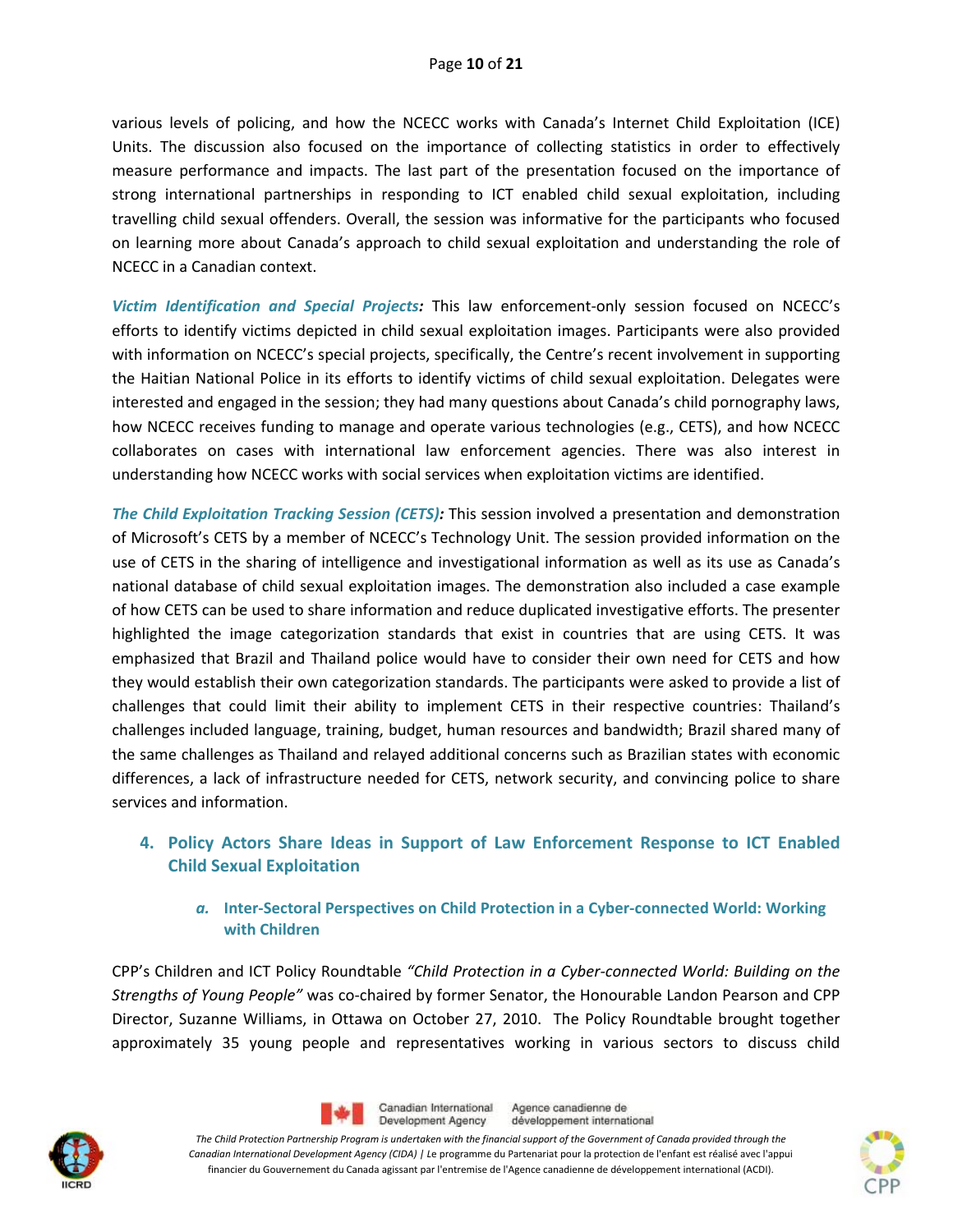protection challenges presented by ICT, as well as the efforts to meet these challenges. Young people from the Ottawa Youth Services Bureau shared some of what they experience with ICT such as the benefits of sharing information online; the need for parental trust, not control; the increasing dangers of cyber‐bullying; online sexual harassment and exploitation; the right to healthy sexual exploration; and the need for adults to work in partnership with youth on these issues. One youth noted: **"youth want to** be protected but not at the cost of their privacy. For a harmonious collaboration we all need to think, **listen, think again, and then act."<sup>5</sup>**

The roundtable also profiled ICT child protection challenges in each of Canada, Brazil and Thailand thanks to lead CPP representatives from RCMP's NCECC, the Brazilian Federal Police, and the Royal Thai Police. They noted that they cannot meet these challenges alone and need to partner with others within and without their countries: **"with 80 million internet users in Brazil we need to use resources efficiently,"** noted the Brazil representative while the Thai representative acknowledged that "**hardware and software is quite limited as well as the number of properly trained officers**." Strategies to overcome the challenges were shared:



- Matthew Johnson, Media Awareness Network Director of Education, noted that **"awareness raising and prevention education for children takes more than saying what not to do"** and that young people's skills to respect and be respected need to be built;
- Barry MacKillop, Director General of Canada's Department of Public Safety, Law Enforcement and Border Strategies, outlined the **Canadian Government's strategy to dedicate \$71 million over 5 years to support increased law enforcement capacity, education and research**. He also noted that Canada, through the Canadian Centre for Child Protection that hosts *Cybertip*, has found that IP addresses related to online child exploitation are detected from nearly 60 countries worldwide;
- Louis Théorêt, Director of the Office of the Federal Ombudsman for Victims of Crime, whose mandate is **to hold the Federal Government accountable and assist victims after ICT enabled child sexual exploitation has occurred**, noted that they assist victims as both as individuals and collectively in order to affect change on national issues such as the Canadian Government's dedication of \$5.5 million over five years for child advocacy centres, and \$10 million that is intended to increase support to victims as well as knowledge about victims' issues.

The roundtable concluded with an engaging discussion on how to integrate the work of each sector to create tangible outcomes for development and progress within the realm of ICT. In a digital world,

 <sup>5</sup> Jarratt Best, ComeUNITY, Canada.



Canadian International Development Agency

Agence canadienne de développement international

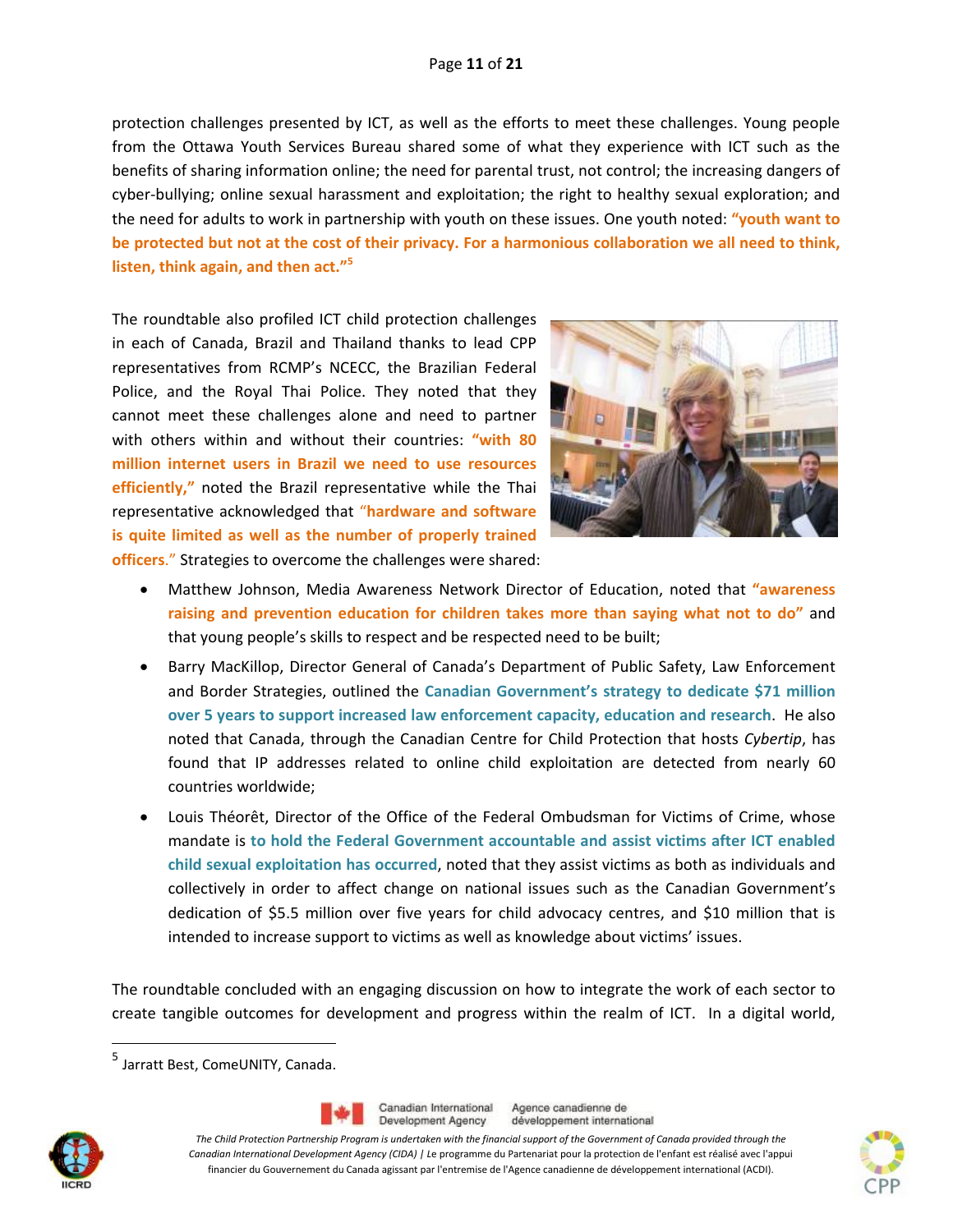children and youth are experts when it comes to technology, yet they are students still learning how to make good decisions and requiring guidance from adults so they do not become victims. Inter‐sectoral strategies, be they prevention work of NGOs or law enforcement efforts supported by governments, need to take this reality into account as **"kids will be kids ‐ they'll find a way to look at things even if parents try to block them from seeing things online."<sup>6</sup>**

# *b.* **Tailored Sessions for CPP Policy Delegates Address Government Strategies and Legal Reform**

*Federal Policy Considerations with the Honourable Landon Pearson:* Study Tour delegates had the opportunity to meet with former Senator, the Honourable Landon Pearson of the Landon Pearson Resource Centre for the Study of Childhood and Children's Rights at Carleton University, who has decades of experience on child rights and Canadian policy work affecting children. Using her May 2010 *Shaking the Movers* conference<sup>7</sup> as an example, the Honourable Landon Pearson pointed out that **"the same children needing protection on the internet are the same children that need protection in a variety of other areas. The focus of our efforts should be on addressing these conditions – poverty, abuse etc. This is where policy needs to play a role."** She further discussed that many people are concerned with the impact of ICT on children but that policy needs to focus on working *with* young people rather than *for* them. The session reflected on the need to include children in all levels of decision‐making, including university research, centres of study and government policies: **"when it** comes to ICT, we cannot put the genie back into the bottle, so we have to make sure the children are **able to use the magic."<sup>8</sup>**

#### *Public‐Private Partnerships and Government Strategy with Public Safety Canada:*

Policy delegates spent Tuesday afternoon at the Canadian Police College where they met with Yves Leguerrier, Director of the Serious and Organized Crime Division of Public Safety Canada, who leads the Government of Canada's National Strategy for the Protection of Children from Sexual Exploitation on the Internet. The group discussed the role of public‐private partnerships, and shared examples



media‐shaking‐movers‐iv for the *Shaking the Movers* IV Conference report: Child Rights and the Media. <sup>8</sup> Former Senator, the Honourable Landon Pearson, Landon Pearson Resource Centre for the Study of Childhood and Children's Rights at Carleton University, Canada.





Agence canadienne de développement international



<sup>&</sup>lt;sup>6</sup> Stas Tikhonov, Ottawa Youth Services Bureau, Canada.

<sup>&</sup>lt;sup>7</sup> See http://www.childprotectionpartnership.org/resources/recommended/child-led-solutions/child-rights-and-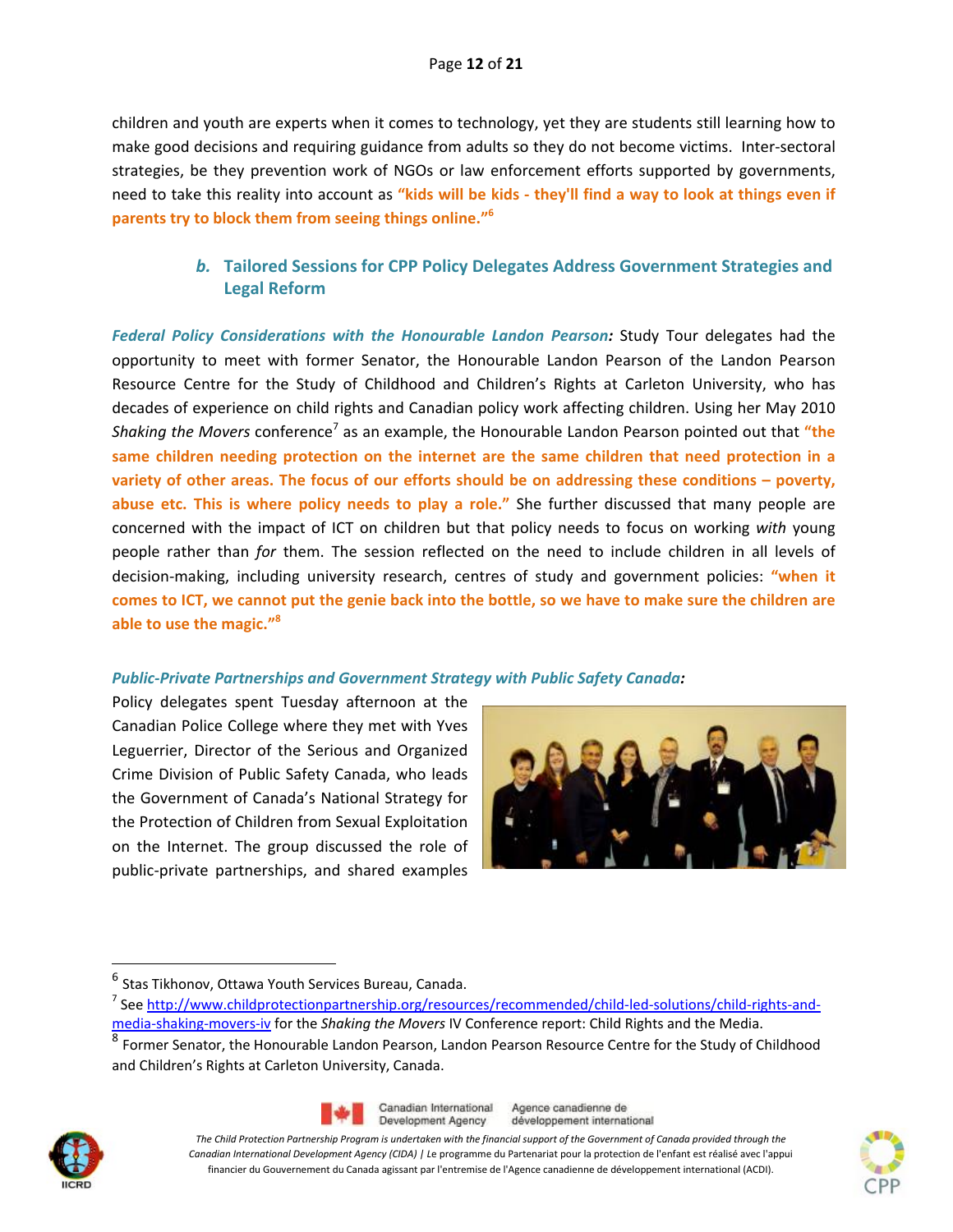from their respective countries that demonstrated the value of collaboration across sectors. Mr. Leguerrier highlighted *Cybertip*,<sup>9</sup> Canada's national tip line for reporting online sexual exploitation of children, as one component of a broader strategy against online sexual exploitation of children, which also includes NCECC and a legislative framework that ensures Canadian legislation is current and effective.

Mr. Leguerrier also focused on Project CleanFeed, a public‐private partnership (also known as CleanFeed Canada), an undertaking of the Canadian Coalition Against Internet Child Exploitation (CCAICE) that includes Cybertip.ca, Internet Service Providers (ISPs), federal and provincial governments, and law enforcement agencies to create a clean Internet environment.<sup>10</sup> During the discussion, opportunities arose to learn from initiatives in all three countries. For example, the Child Rights Councils and Child Protection Councils in Brazil provide unique entry points into these issues, while, in Thailand, the Ministry of Culture is involved in efforts to stop the exploitation of children online. Other topics raised included: ongoing tension between privacy and protection; an emerging financial coalition involving credit card companies; ISPs targeting the commercialization of child sexual exploitation online; and a mandatory reporting proposed Canadian bill which would oblige ISPs to report all child pornography websites.

*Legislative Challenges and Solutions with Justice Canada:* Participants met at Canada's Department of Justice where Carole Morency, A/General Counsel and J. Normand Wong, Counsel, discussed how Canada is strengthening legislation to address ICT enabled child sexual exploitation. The presenters spoke about a series of responsibilities that the government has developed regarding child sexual exploitation, including tools and laws for the legal establishment. Topics included current and future laws, legal accusations and determinacy, the rights of children, and departments of the Canadian Government that are heavily involved in the subject matter: Health Canada, Public Safety, Status of Women, and the police. Opportunities for collaboration on Canadians committing crimes abroad were





Canadian International Agence canadienne de Development Agency développement international



<sup>&</sup>lt;sup>9</sup> www.cybertip.ca: owned and operated by the Canadian Centre for Child Protection (www.protectchildren.ca), *Cybertip's* mandate is to protect children from online sexual exploitation by: receiving and analyzing tips from the public; and contributing to public education and prevention through online safety strategies and national awareness campaigns. Brazilian and Thai participants noted overlap between this program and state and NGO‐run telephone hotlines operating in their respective countries. Brazilian delegates referred to the NGO, *Safernet*, but noted that *Safernet* does not have the same degree of cooperation with law enforcement agencies in Brazil. There are similar initiatives in Thailand that emphasize the use of creative media to generate awareness about relevant issues.

 $10$  To implement the project, an updated list of specific foreign-hosted Internet addresses (URLs) associated with images of child sexual abuse was created and continues to be maintained by *Cybertip*. The list is provided, in a secure manner, to participating ISPs. In turn, ISP filters automatically block access to web addresses on the list. Thus, ISPs do not have input into creating the list nor knowledge of what is contained in it, making it possible for there to be no "human" intervention on the part of participating ISPs, while they reduce accidental access to child sexual abuse images and discourage individuals trying to access or distribute them.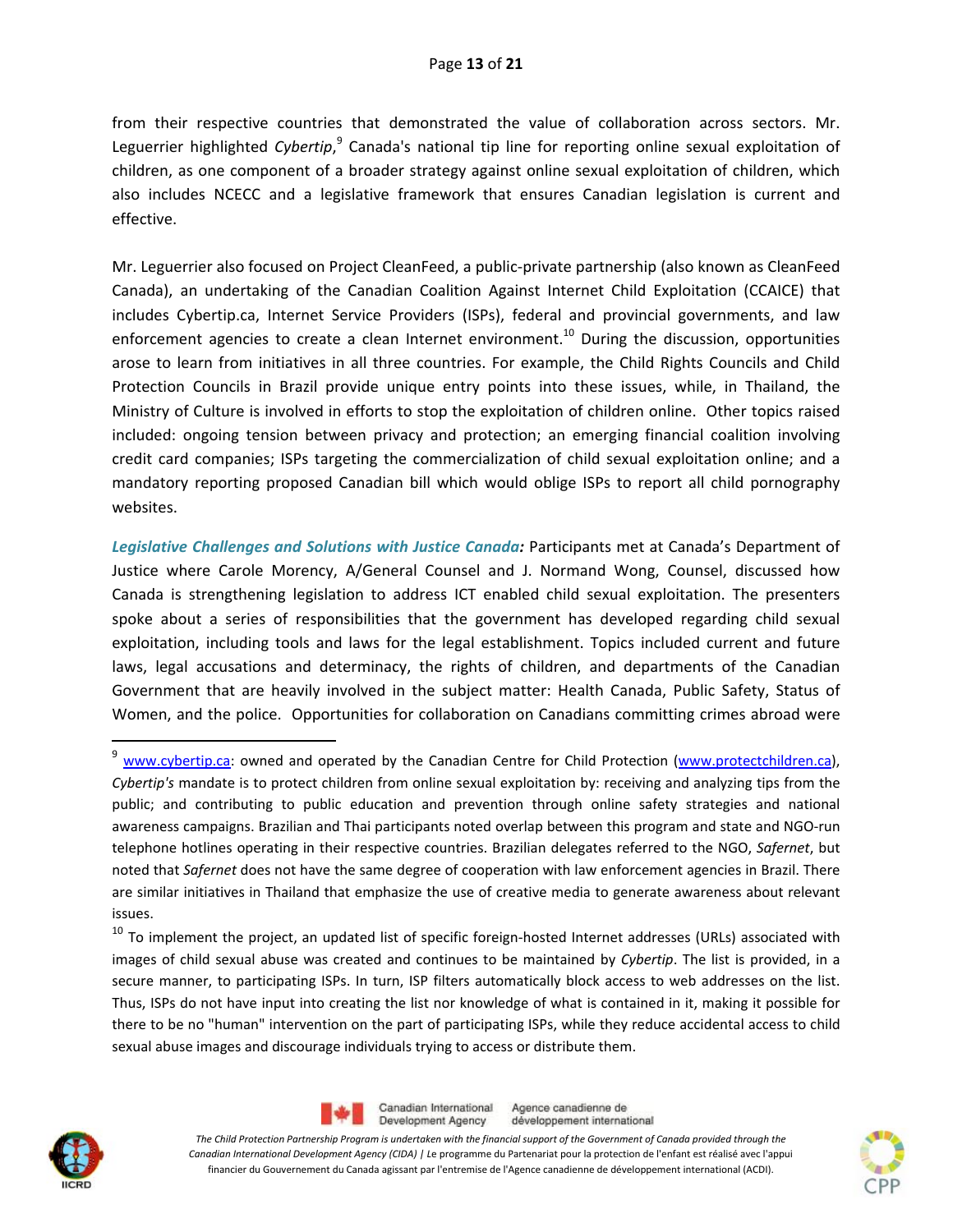recognized and participants greatly benefitted from the overview of Canada's legal avenues regarding the issue of child sexual exploitation, including ICT components.

# **5. Provincial Counterparts Share Experience with CPP Partners to Support Child Victims and Children at Risk**

#### **a. Child‐Centred Protection Practices: The Zebra Child Protection Centre (Edmonton)**

Study Tour delegates departed Ottawa early Thursday morning and flew to Edmonton, Alberta where they visited the Zebra Child Protection Centre for a tour of the facilities and presentations from the Integrated Child Exploitation (ICE) Unit and the Support and Specialized Services department of the Alberta Law Enforcement Response Teams that work in collaboration with the Centre. The Centre uses a multi‐ disciplinary community of professionals – Edmonton Police Services, Alberta Children's Services, Crown



Prosecutors, Child‐at‐Risk Response Teams, medical and trauma screening professionals and volunteer advocates – in a child‐centred environment to support victimized children through the criminal justice process, from the time when abuse is first reported to prosecution and rehabilitation. The multidisciplinary team allows for streamlined, thorough and expert investigations, interventions, prosecutions and supports. Presenters discussed various methods of collaboration in recognizing cases of, prosecuting perpetrators of, and rehabilitating children in, cases of sexual abuse and exploitation. A tour of the Centre illustrated how the various sectors within the Zebra Centre work together to create a safe environment where children are recognized as children, not as children of abuse. The Staff Sergeant of the Edmonton Police Service and Serious Crimes Branch of the Zebra Centre described the Centre's mandate: **"we surround the child, support the child and protect the child."** 

#### **b. How Technology Challenges Traditional Child Protection – International Sporting Events etc.**

While in Victoria, the CPP Study Tour brought together Barry Fulton, Executive Director of Practice for the BC Ministry of Child and Family Development (MCFD), the Officer in Charge of the RCMP's BC Integrated Child Exploitation Unit (ICE), and Robin Pike, Executive Director of the Office to Combat Trafficking in Persons, Province of BC, to provide front line views on how technology is changing child protection practices.

Mr. Fulton discussed prevention and protection programs for children in care in BC and the successes of a helpline for children. He noted that **technology is challenging the traditional way social workers do their work** such as how they relate to children who spend a lot of time on sites such as Facebook where adults generally do not go, and government has been slow to permit social workers to access such sites.





Agence canadienne de Canadian International Development Agency développement international

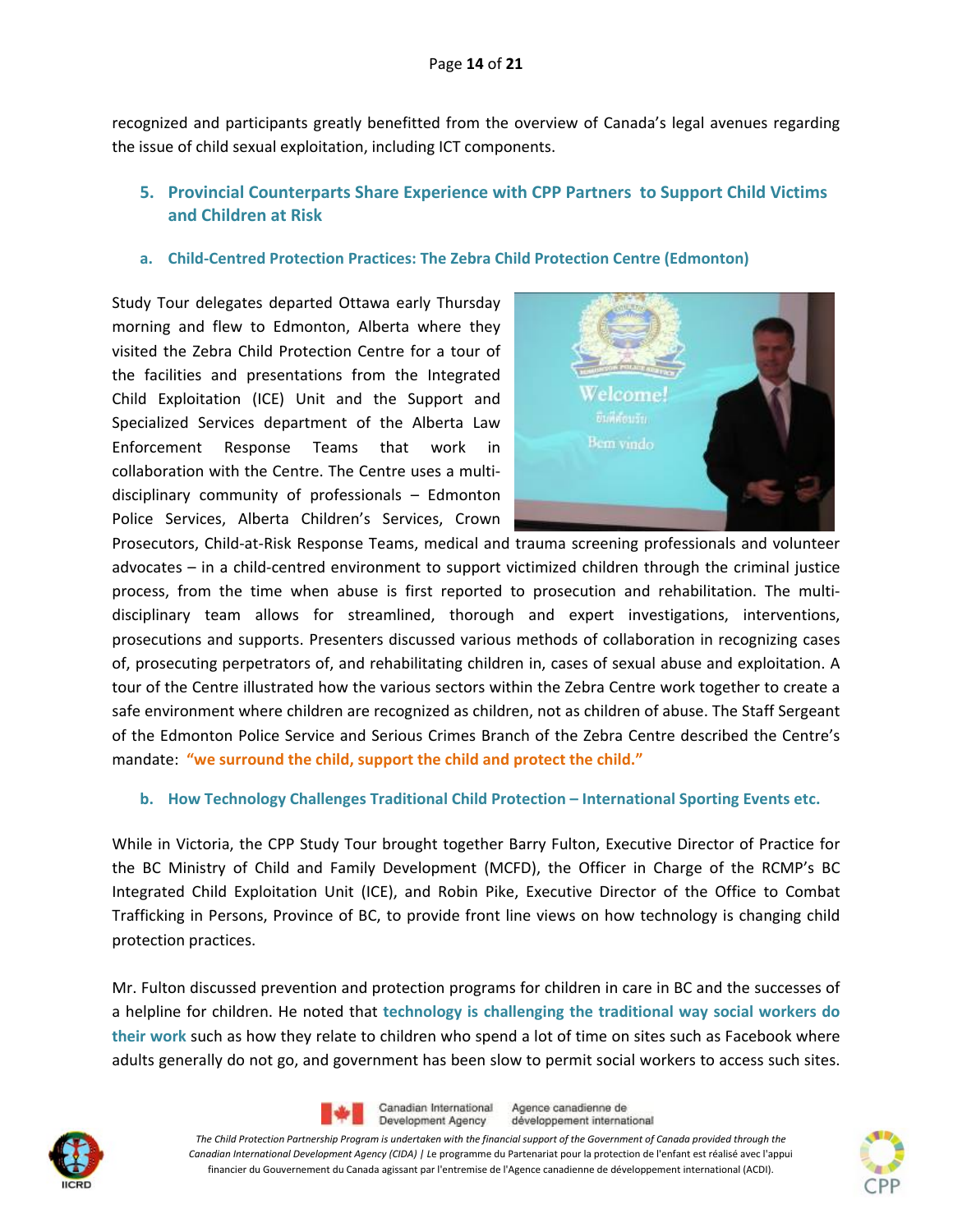Policies are currently being re‐evaluated in order to update practices so adults are keeping pace with how young people communicate and stay connected.

Ms. Pike presented an overview of human trafficking issues within Canada while the BC ICE Unit's Officer in Charge discussed her Unit's involvement in sexual exploitation reduction efforts during the Vancouver Olympics and how trafficking rings used ICT and advertising websites, such as Craigslist, to promote and solicit sexual activity: **"All Canadians communicate on the Internet, even the bad guys, and we don't have data on who is who."<sup>11</sup>** She also described the effectiveness of media campaigns promoting awareness about child pornography and sexual exploitation. The CPP Brazil delegates were particularly interested in the Canadian experience as Brazil will host both the Summer Olympics and World Cup for Soccer in 2014 and 2016, respectively.

#### **c. Using Behavioral Analysis for Prevention and Prosecution**

Study Tour participants received a session from the Officer in Charge of the RCMP's BC ICE Unit and one of the Criminal Investigation Analysts of the Behavioural Analysis Unit of the BC ICE Unit, about some of BC's efforts to protect children and prevent sexual exploitation. The Criminal Investigation Analyst presented on profiling and sexual deviancy and how it relates to child sexual exploitation and abuse.

## **6. Thai and Brazilian Delegates Share Initiatives with Canadian Partners**

The Thai and Brazilian delegations profiled their own countries' efforts to combat ICT enabled child sexual exploitation. The Thai presentation outlined laws that Thailand has implemented on the content, offenders' behaviour and cultural components of online activity and highlighted the **Thai National Committee for Safe and Creative Media with six sub‐committees that work together to promote safe and creative media**. Ladda Thangsupachai, from Thailand's Ministry of Culture, noted that Thailand has been a passive recipient of media such as Facebook, films and video games invented by Westerners and that "**Thai adults don't have knowledge so there's a gap even where adults try to teach children**."

The Brazil delegation shared the **Brazilian national plan to protect children from sexual violence** which includes six major strategies: prevention; attention to children; prosecution; participation of children and adolescents; social mobilization and awareness; and monitoring and evaluation. CPP Senior Advisor Benedito Dos Santos spoke about the need to link monitoring, evaluation and the assessment of policies regarding child protection strategies into the political process. Overall, the two delegations expressed interest in each other's country plans and requested time to develop national strategies for their own countries ready for implementation upon returning home.

 <sup>11</sup> Officer in Charge of the RCMP's BC ICE Unit, Canada.





Agence canadienne de développement international

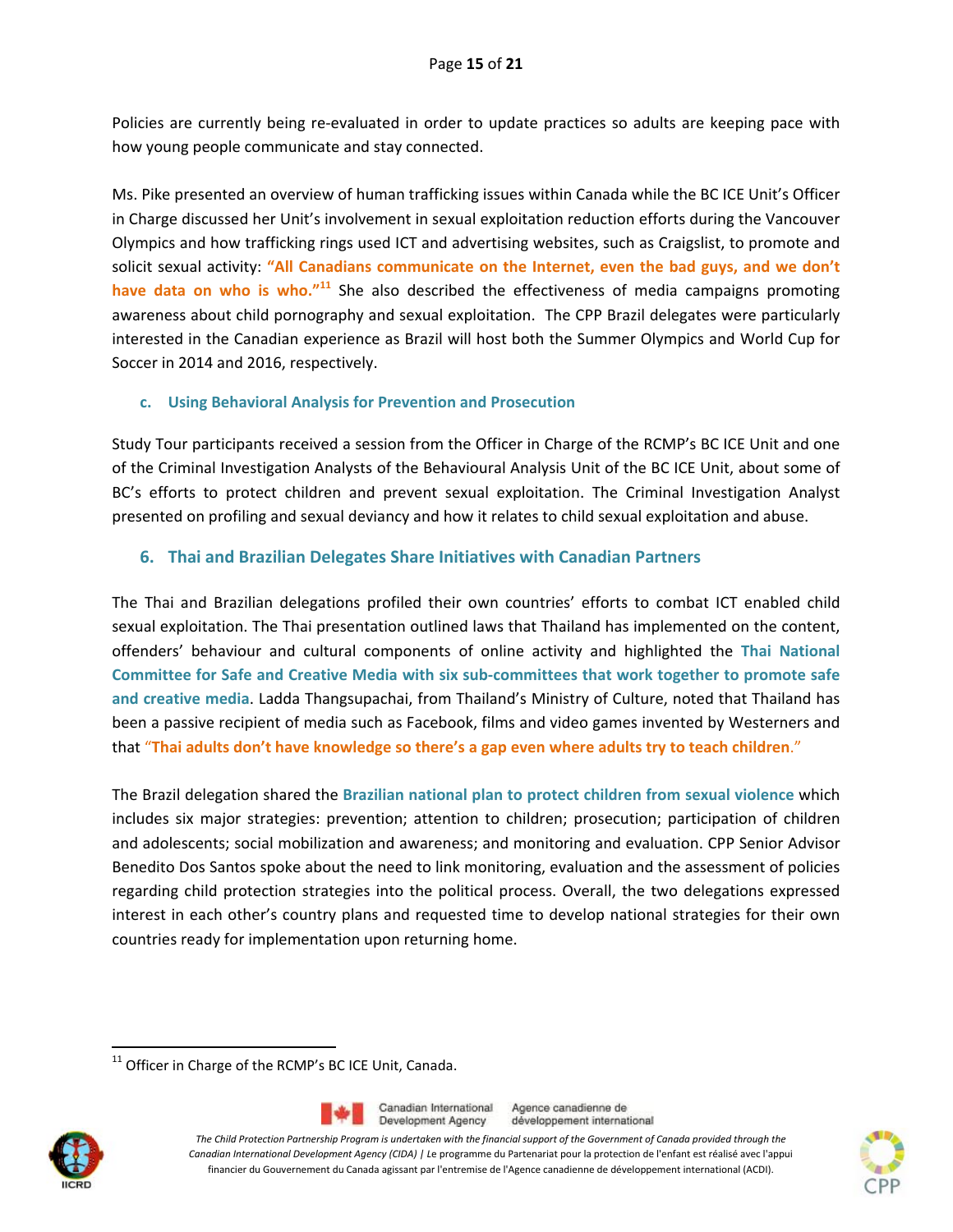# **IV.CPP Brazil – Thailand – Canada Exchange Strengthens Knowledge, Law Enforcement Strategy and Actions**

## **1. Improved Understanding of CPP's Executing Agency and CPP Program Overall**

During the Study Tour participants learned more about the CPP program overall and collaborated on plans that will be applied within CPP activities in 2011. They were also welcomed to the University of Victoria IICRD Headquarters, where Bruce Lund, Chief Operations Officer of IICRD, gave delegates an overview of the work that CPP's executing agency does within Canada and internationally in 16 countries worldwide. Several IICRD initiatives have links to CPP including the International Child Rights Standards Council, the General Comment for the UN Committee on the Rights of the Child on Article 19, and the Child‐centred Accountability, Protection and Evaluation research initiative.

## **2. Thai and Brazilian Ideas to Apply Study Tour Knowledge Upon Return Home**

Study Tour delegates from Thailand and Brazil shared their ideas for integrating their Study Tour knowledge and insights into CPP work with the rest of the Study Tour participants and CPP's regional team members who were brought in via conference call (Jamnan Panpatama, CPP Thailand Project Manager, Luiz Rossi, CPP Brazil Project Manager and Emilia Bretan, CPP Brazil Project Coordinator, and Study Tour participant and CPP Senior Advisor, Benedito dos Santos who had already returned to Brazil). The CPP regional team members were impressed with the progress of the week's activities and remain excited about potential outcomes related to the Study Tour in both Thailand and Brazil. The ideas shared by the Thai and Brazilian delegates further inform **the three priorities of CPP's Law Enforcement Strategy, namely: 1) Good Practice; 2) Knowledge Sharing; and 3) Sustainable Platforms for Law Enforcement and Related Government work.<sup>12</sup>**

Delegates also worked with Rebeccah Nelems, CPP Monitoring and Evaluation Specialist, for a half day learning about CPP's monitoring and evaluation practices, in particular Results Based Management and Outcome Mapping frameworks within the context of CPP Project Monitoring and Evaluation (M&E).<sup>13</sup> Ms. Nelems discussed how to monitor the results of the Law Enforcement strategies over the next several months in both Brazil and Thailand and how to identify progress markers as they relate to Outcome Mapping and the CPP Logic Model. Study Tour delegates participated in applying the tools to one of the priority actions they identified during the Tour.

 $^{12}$  A summary of the ideas shared is presented in the "Outcome and Action Items" section of this report below. <sup>13</sup> Report Based Monitoring is the Monitoring and Evaluation methodology of choice of CIDA, CPP's funder; however, CPP's use of Outcome Mapping is a participatory method that can be used in planning, monitoring and evaluation – it demonstrates a focus on changes in the behaviours of those with whom a program works directly; Outcome Mapping promotes a culture of iterative learning and evaluative thinking within organizations.



Canadian International Agence canadienne de Development Agency développement international





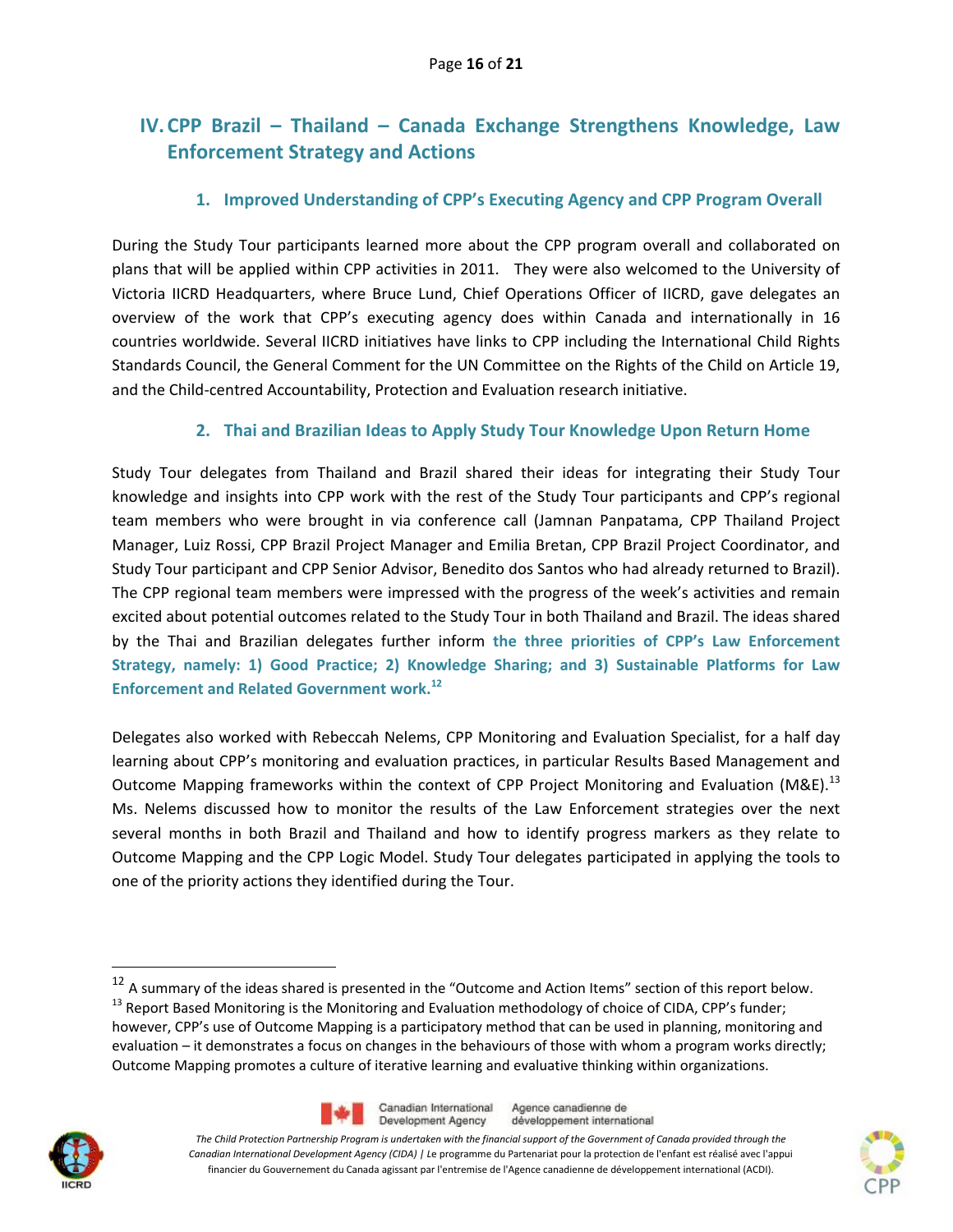# **V. CPP Outcomes and Action Items**

# **1. Summary of CPP Brazil and Thai Law Enforcement Strategy Outcomes**

The following table is an outcome of the Study Tour that summarizes some priority areas identified by the Thai and Brazilian Participants so Law Enforcement and Supporting Government Agencies can better address ICT enabled child sexual exploitation. The table is organized under the three priorities of CPP's Law Enforcement Strategy: 1) Good Practices; 2) Knowledge Sharing; and 3) Sustainable Platforms for Law Enforcement and Supporting Government Work.

| <b>Strategy</b>         | <b>Thailand</b>                                | <b>Brazil</b>                                                           | <b>Notes</b>             |  |  |  |  |  |  |  |
|-------------------------|------------------------------------------------|-------------------------------------------------------------------------|--------------------------|--|--|--|--|--|--|--|
|                         | <b>Good Practice</b><br>1.                     |                                                                         |                          |  |  |  |  |  |  |  |
|                         |                                                |                                                                         |                          |  |  |  |  |  |  |  |
| a. Laws & Policy        | Stronger Legal Provisions to address Child     | National Plan on Sexual Violence Against                                | Possible Study Tour      |  |  |  |  |  |  |  |
|                         | Pornography                                    | Children needs to include ICT CSE                                       | <b>Exchange Subject</b>  |  |  |  |  |  |  |  |
| b. Inter-sectoral       | Cybertip (Database management of               | Cybertip                                                                | Possible Study Tour      |  |  |  |  |  |  |  |
| partnerships            | complaints)                                    |                                                                         | <b>Exchange Subject</b>  |  |  |  |  |  |  |  |
| (government, NGO,       |                                                |                                                                         |                          |  |  |  |  |  |  |  |
| private sector) e.g.    |                                                |                                                                         |                          |  |  |  |  |  |  |  |
| c. Investigation Tools  | -Victim Identification                         | <b>CETS</b>                                                             | Possible Study Tour      |  |  |  |  |  |  |  |
| and Technology for      | - CETS                                         |                                                                         | Exchange Subject;        |  |  |  |  |  |  |  |
| <b>Police</b>           | National Electronics and Technology            |                                                                         | Microsoft meeting to     |  |  |  |  |  |  |  |
|                         | Centre                                         |                                                                         | discuss CETS (Thailand)  |  |  |  |  |  |  |  |
|                         |                                                |                                                                         |                          |  |  |  |  |  |  |  |
|                         | 2.                                             | <b>Knowledge Sharing</b>                                                |                          |  |  |  |  |  |  |  |
| a. Police Training/     | <b>Royal Thai Police</b>                       | Sao Paulo State Military Police                                         | Possible Study Tour      |  |  |  |  |  |  |  |
| <b>Education/Awaren</b> |                                                | Academy:                                                                | <b>Exchange Subject</b>  |  |  |  |  |  |  |  |
| ess Raising             | Pattaya Police involved in Pilot Project -     | ICT CSE - before abuse happens &                                        |                          |  |  |  |  |  |  |  |
|                         | <b>Curriculum and Training</b>                 | children who have been abused                                           |                          |  |  |  |  |  |  |  |
|                         |                                                | - imbed in human rights course                                          |                          |  |  |  |  |  |  |  |
|                         | Unit for Suppression of Crime                  | - curricula for entry level officers                                    |                          |  |  |  |  |  |  |  |
|                         |                                                | - Human Trafficking awareness                                           |                          |  |  |  |  |  |  |  |
|                         |                                                | Brazilian Federal Police training program                               |                          |  |  |  |  |  |  |  |
| b. Community            | Promote positive use of ICT - Creative Use     | SPSMP: Awareness Materials developed                                    | Possible Study Tour      |  |  |  |  |  |  |  |
| Outreach                | of Media                                       | with NGOs - Contextualize for Brazil and                                | <b>Exchange Subject</b>  |  |  |  |  |  |  |  |
|                         |                                                | poorer communities                                                      |                          |  |  |  |  |  |  |  |
|                         |                                                |                                                                         |                          |  |  |  |  |  |  |  |
|                         | 3.                                             | Sustainable Platforms for CPP Law Enforcement & Related Government Work |                          |  |  |  |  |  |  |  |
| a. National Structure   | CPP LE Working Group (RTP, Min of              | CPP LE Working Group (BFP, SPSMP, CPP                                   | Support to groups' work  |  |  |  |  |  |  |  |
| to Involve in Work      | Culture, NICFD, CPP Sr. Adviser, CPP PM -      | Sr. Adviser, CPP PM/Advisor - others)                                   | during exchange tour etc |  |  |  |  |  |  |  |
|                         | others)                                        | <b>Create Brazil "NCECC and ICE Centres"</b>                            |                          |  |  |  |  |  |  |  |
|                         | <b>RTP and National Committee for Safe and</b> | (Working Group & Ministry of Justice                                    |                          |  |  |  |  |  |  |  |
|                         | Creative Media (5 subcommittees engaged        | support)                                                                |                          |  |  |  |  |  |  |  |
|                         | as relevant to work - e.g. Operation Centre    | Proposal to Leverage Additional                                         |                          |  |  |  |  |  |  |  |
|                         | on Safe and Creative Media receive             | Resources from within Brazil to support                                 |                          |  |  |  |  |  |  |  |
|                         | complaints)                                    | work                                                                    |                          |  |  |  |  |  |  |  |
| b. Innovations          | <b>Cyber Police in Social Networks</b>         | <b>Virtual Police Patrol</b>                                            | Possible Study Tour      |  |  |  |  |  |  |  |





Agence canadienne de développement international

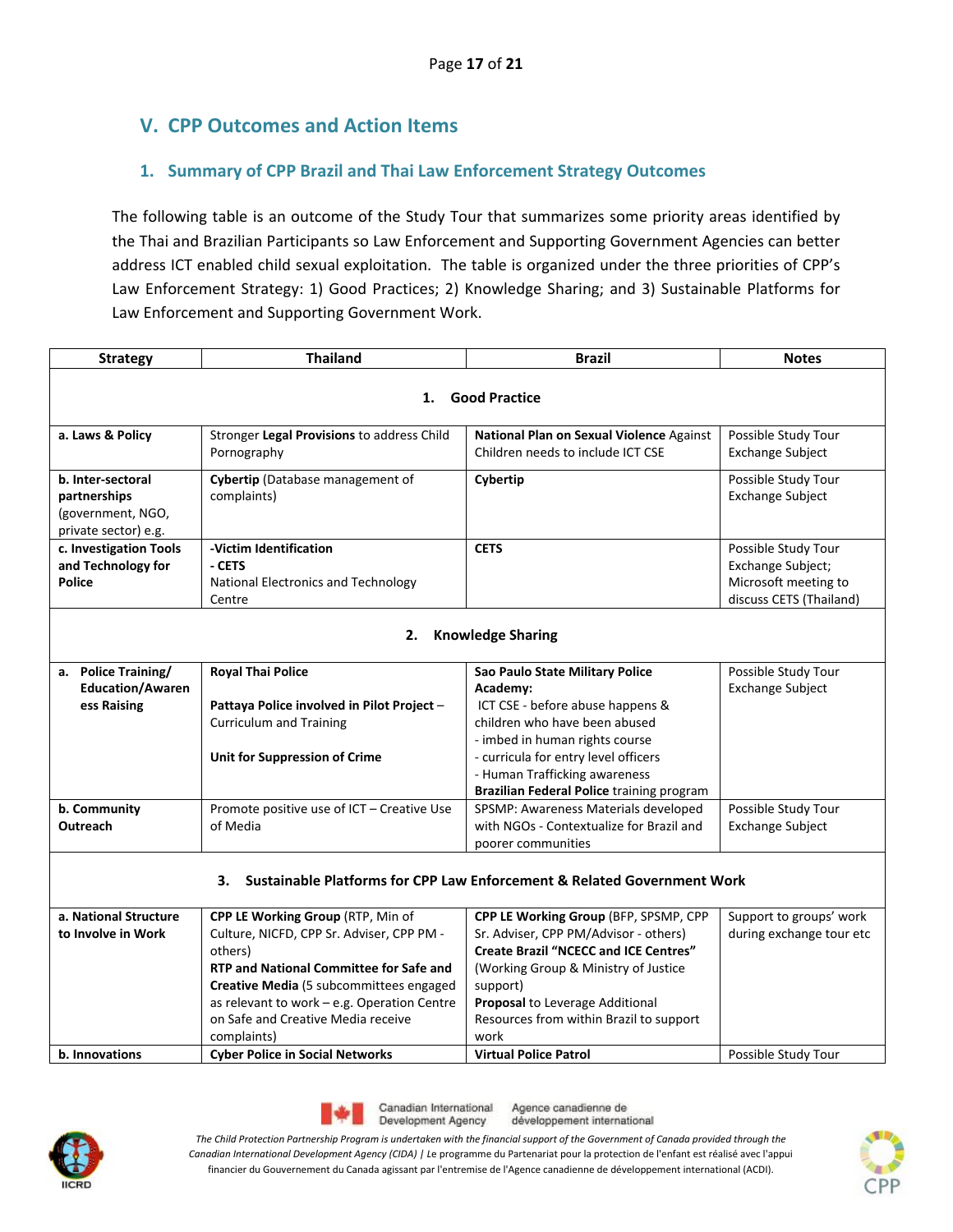|                              | (surveillance by police)               |                                         | <b>Exchange Subject</b> |
|------------------------------|----------------------------------------|-----------------------------------------|-------------------------|
| c. Networks for              | CPP – Work with partners on ICT4 Child | CPP – Work with partners on integration | - CPP Forums -          |
| <b>Prevention and</b>        | Development & Curriculum for media     | of Police and Child Protection Services | Thailand (May)          |
| <b>Connection to Social</b>  | awareness with children and teachers   | (federal, provincial, municipal levels) | <b>Brazil (June)</b>    |
| <b>Services for Children</b> | (Outcome 2)                            | & Educational Game for children,        |                         |
|                              |                                        | parents, teachers etc (outcome 2)       |                         |

#### **2. Media Coverage of CPP Ottawa Roundtable**

CBC Radio attended the CPP Study Tour Roundtable in Ottawa and coverage was played multiple times on October 27, 2010. Listen to a clip:

**http://www.childprotectionpartnership.org/resources/recommended/challenges/cpp‐roundtable‐ cbc‐radio‐clip** 

- **3. Immediate Actions**
- **a. CPP Law Enforcement Working Groups Established & Canadian Exchange Tour Plans Underway**

CPP Law Enforcement working groups were created by Study Tour participants to keep the momentum moving upon their return home, with first meetings scheduled as follows:

- **CPP Thailand Law Enforcement Working Group** Royal Thai Police Office, Bangkok, Friday, November 22, 2010.
- **CPP Brazil Law Enforcement Working Group** Canadian Embassy, Brasilia, November 23, 2010.

Working groups were asked to discuss their action priorities, who is missing from the group and needs to be invited to participate, and how the upcoming Canadian exchange tours to Thailand and Brazil in 2011 can support their priorities.

#### **b. CPP Brazil Team Meets with Brazil Ministry of Justice**

As a result of the Study Tour's relationship building between participants, the Brazilians identified priorities and a key contact within the Ministry of Justice who it was important to meet with about ICT enabled child sexual exploitation. Below is a report from the meeting that Luiz Rossi, CPP Brazil Project Manager prepared:

> On November 5th, 2010 a meeting was held at the Executive Secretary office of the Ministry of Justice in Brasilia (Brazil) to present the CPP Brazil Project and Law Enforcement Strategy to Maria Augusta Rost ‐ Executive Secretary Advisor.

> This meeting was also an opportunity to request the support of the Ministry of Justice for the establishment of a working group on ICT prevention and investigation on online child exploitation. This working group is to be led by Brazilian Federal Police and will contribute to the achievement of the CPP objective of strengthening Law Enforcement's ability to meet the challenges of ICT and child protection.





Agence canadienne de Canadian International Development Agency développement international

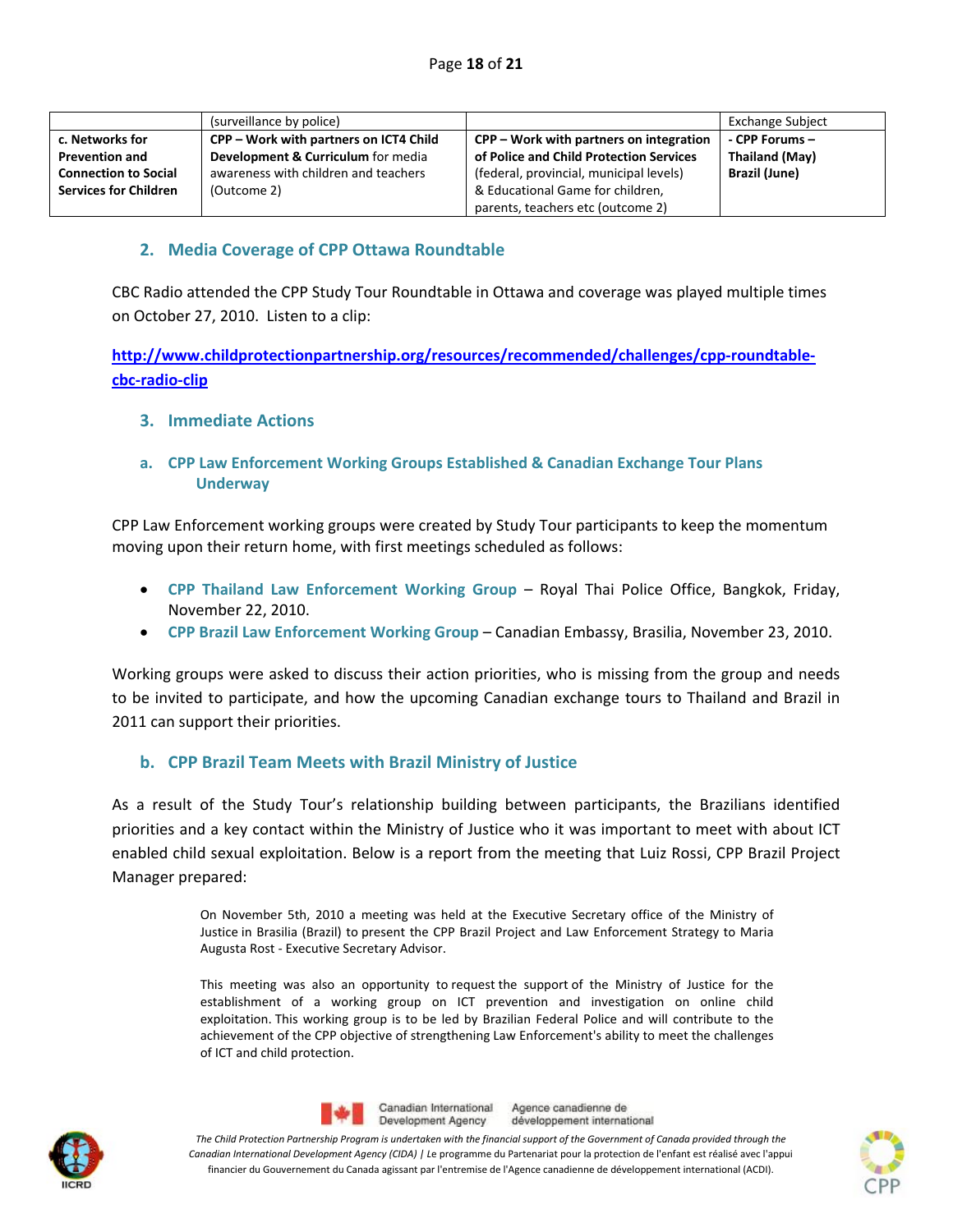The meeting was arranged by Benedito dos Santos – CPP Brazil Special Advisor. Other participants at the meeting included Luiz Rossi - CPP Brazil Project Manager, Humberto Ferreira - RCMP Canada Liaison Officer for Brazil, and Stenio Santos – Brazil Federal Police Department Officer. Benedito, Humberto and Stenio were all part of CPP's Law Enforcement Study Tour to Canada from October 24 ‐ November 3, 2010, and during the tour agreed to jointly approach the Ministry of Justice.

It was an extremely productive meeting that opened a very important dialogue with the Ministry of Justice. CPP Brazil has been invited to present ideas and projects in the next meeting, including the model for a Brazilian Focus on ICT Child Sexual Exploitation prevention and investigation, which will be officially submitted to the Ministry of Justice by the Brazilian Federal Police in the coming weeks.



# **VI. CPP Study Tour Evaluations and Feedback**

CPP Study Tour participants submitted feedback periodically during the Tour so adjustments could be made to the content and operations of the Tour as needed. In addition, individual evaluations were completed at the end of the tour following reflections and a closing circle. Overall the feedback was very positive and participants left feeling motivated to move forward with their ideas and plans. Some perspectives on the Canadian Study Tour that were shared:

**"These were ten amazing days where we could share experiences, learn about different institutions and countries and build partnerships and friendships. I hope very much that these efforts could move** forward and all of us could contribute more to make a better world for children and all of us."<sup>14</sup>





Agence canadienne de développement international



<sup>&</sup>lt;sup>14</sup> Stenio Santos Sousa, Brazil Federal Police Department, Brazil.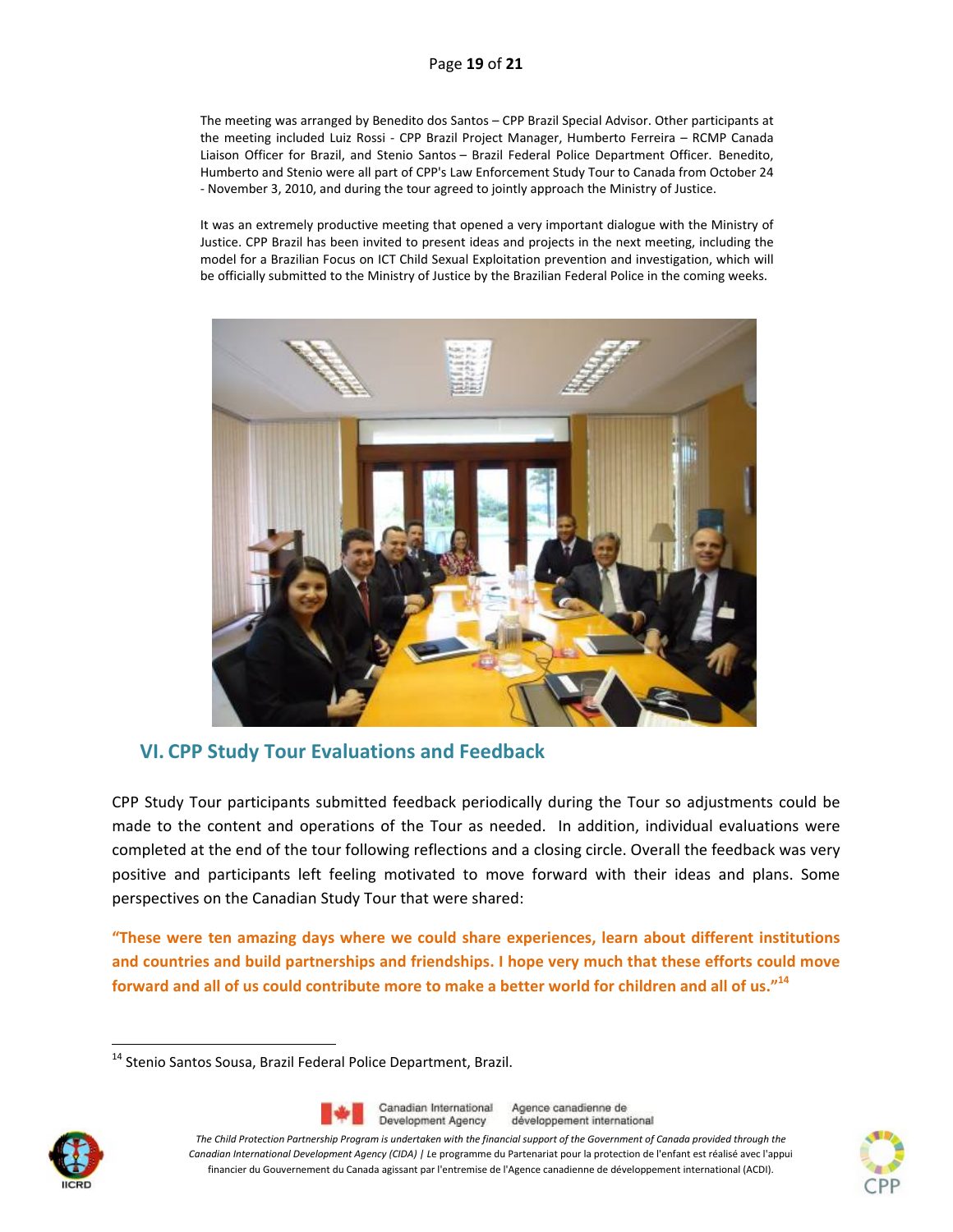**"The cultures of each country are different, so it is important to learn about how we should work together – there must be some adaptation and adjustment from both sides; I compliment the efforts [of CPP] to bring us together to share and learn from each other."<sup>15</sup>**

# **VII. Summary and Upcoming for CPP**

From October 24 to November 3, 2010, CPP executing agency, IICRD and CPP global partner, RCMP NCECC, co‐hosted a highly successful CPP Canadian Study Tour for law enforcement and related partners from Canada, Brazil and Thailand. The three‐city Tour strengthened relationships, allowed for the exchange of expertise and developed cooperative actions to better protect children from ICT enabled child sexual exploitation. Delegates participated in presentations and workshops with more than 20 policy and law enforcement experts that resulted in numerous learning exchanges. Partnerships, both within the delegations, as well as between countries, were formed as participants connected across law enforcement and policy streams. Enhanced understandings of Canadian law enforcement support systems, including RCMP NCECC, Cybertip, CETS and various government agency policies and procedures allowed both Brazilian and Thai delegates to return home with a higher understanding of the systems currently used in Canada against child sexual exploitation. In addition, the Brazilian and Thai delegations shared their expertise and developed CPP law enforcement working groups to create and share law enforcement strategies for implementation upon returning home.

The successes of CPP are a direct result of the collaborative, inter‐sectoral efforts of CPP partners in Brazil and Thailand who share the common goal of eliminating ICT enabled child sexual exploitation. The momentum built from the Canadian Study Tour will be built upon as events and action continue in the upcoming months. Events involving Canadian‐Brazilian‐Thai cooperation within CPP that will continue to support CPP's work include:

- Thailand Assessment Workshop and Mission, December, 2010
- **Canadian Law Enforcement Exchange to Thailand**, February‐March, 2011
- **•** Brazil Assessment Workshop and Mission, March, 2011
- **Canadian Law Enforcement Exchange to Thailand**, March‐ April, 2011
- CPP Learning Forum, Thailand, May, 2011
- CPP Learning Forum, Brazil, June, 2011
- $\bullet$  1<sup>st</sup> Program Cycle of CPP Complete, June 30, 2011
- CPP Cycle 2 begins, July 2011
- Reporting for  $1<sup>st</sup>$  Program Cycle Complete, September, 2011

Without question, the CPP Canadian Study Tour has moved the CPP law enforcement, and policy work forward in leaps and bounds by increasing partners' knowledge and expertise, as well as strengthening







 <sup>15</sup> Sudarat Sereewat, Fight Against Child Exploitation Foundation (FACE) Director, Thailand.